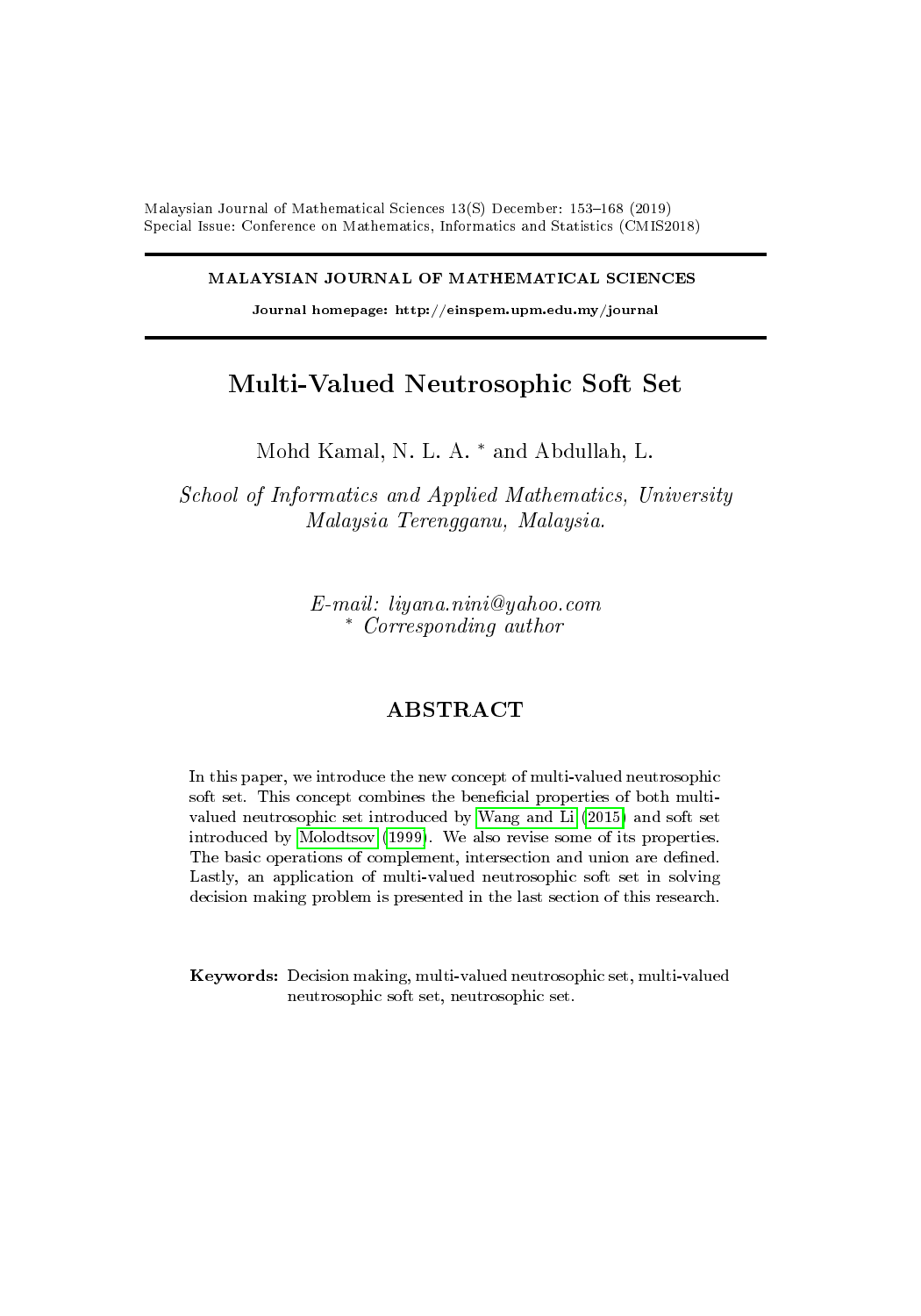Mohd Kamal, N. L. A. & Abdullah, L.

# 1. Introduction

In order to solve problems with fuzzy information, [Zadeh](#page-15-2) [\(1965\)](#page-15-2) introduced fuzzy sets which are now became popular tools in the purpose of decision making problems. However, the membership degree alone cannot describe the information in some cases of decision making problems. Thus, intuitionistic fuzzy sets are introduced by [Atanassov](#page-15-3) [\(1986\)](#page-15-3) to measure both membership degree and non-membership degree. Then, some researchers extended the intuitionistic fuzzy sets and applied them to decision making problems. But the intuitionistic fuzzy sets can only deal with inadequate information considering both the membership degree and non-membership degree values. It cannot deal with the uncertainty and unpredictable information which exist in belief system. In order to overcome the problem, theory of neutrosophic set was proposed by [Smarandache](#page-15-4) [\(1995\)](#page-15-4).

The theory of neutrosophic set is a mathematical tool which handles the problems with inconsistent and imprecise data. [Smarandache](#page-15-5) [\(2005\)](#page-15-5) also proved that the neutrosophic set is a continuation of the intuitionistic fuzzy sets. Neutrosophic set is provided by the triplet  $(T, I, F)$  which representing the truth-membership function, indeterminacy-membership function, and falsitymembership function respectively, where  $]$ <sup>-0</sup>,1<sup>+</sup> $[$  represents the non-standard interval. Clearly, it represents [0, 1] which refers to the continuation of the standard interval in the intuitionistic fuzzy sets [Zhang et al.](#page-15-6) [\(2014\)](#page-15-6). The ambiguity which refers to the uncertsinty factor is independent of truth and falsity values, while the integrated ambiguity is dependent of the degree of belongingness and the degree of non-belongingness in intuitionistic fuzzy sets. Some researchers studied about the theory of neutrosophic, such as [Aydo](#page-15-7) [\(2015\)](#page-15-7), [Majumdar](#page-15-8) [\(2015\)](#page-15-8), and [Sahin and Kucuk](#page-15-9) [\(2015\)](#page-15-9). Moreover, [Molodtsov](#page-15-1) [\(1999\)](#page-15-1) who is a Russian mathematician, had solved the difficult problem involving uncertainty by proposing a new mathematical tool called *soft set theory*. This theory is easily used to set the function of membership in a certain case and inadequacy of parameterization tool of theory. After the research done by Molodtsov, there were many researchers who integrated soft set with fuzzy set, which combines the beneficial properties of both soft set and fuzzy set method, such as [Cagman](#page-15-10) [et al.](#page-15-10) [\(2007\)](#page-15-10), [Kong et al.](#page-15-11) [\(2009\)](#page-15-11) and [Wang and Li](#page-15-0) [\(2015\)](#page-15-0), and [Roy and Maji](#page-15-12) [\(2007\)](#page-15-12). So in this paper, we present a new model which combine two concepts which are multi-valued neutrosophic set introduced by [Wang and Li](#page-15-0) [\(2015\)](#page-15-0) and soft set introduced by [Molodtsov](#page-15-1) [\(1999\)](#page-15-1), together by proposing a new concept called multi-valued neutrosophic soft set. Thus, we propose its operations which are union, intersection and complement operations. Lastly, we show an application of multi-valued neutrosophic soft set in solving decision making problem.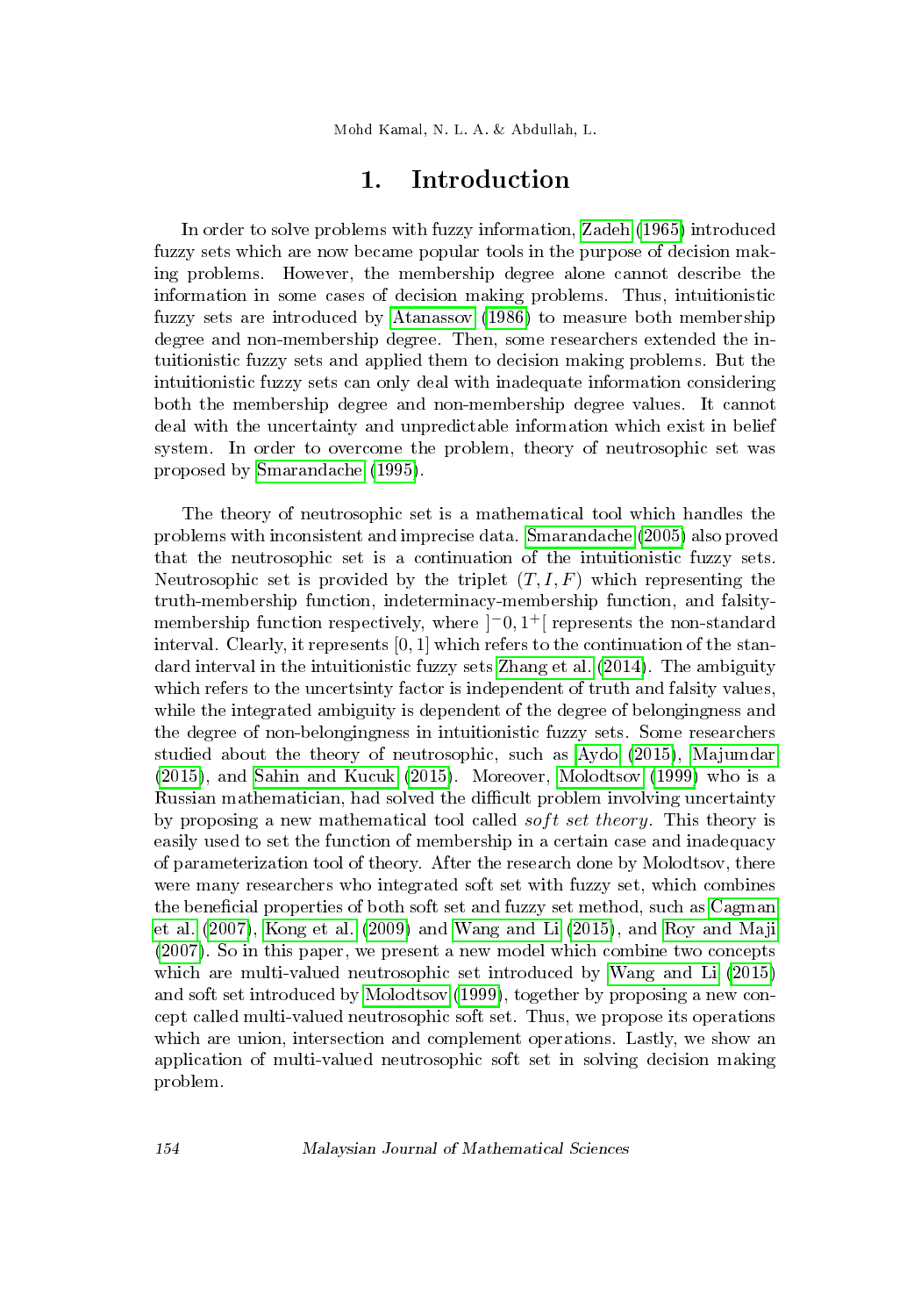Multi-Valued Neutrosophic Soft Set

# 2. Preliminary

In this section, we present some definitions and properties which are used in this paper related to neutrosophic set theory, soft set theory and neutrosophic soft set.

Definition 2.1. [Smarandache](#page-15-13) [\(1999\)](#page-15-13) A neutrosophic set  $A$  on the universe  $U$  is defined as

$$
A = \{x; T_A(x); I_A(x); F_A(x) >; x \in U\}
$$

where  $T; I; F: U \to ]-0; 1^+[$  and  $-0 \le T_A(x) + I_A(x) + F_A(x) \le 3^+$ .

Definition 2.2. [\(Molodtsov, 1999\)](#page-15-1)

A pair  $(F, A)$  is called a soft set over U and the function f is a mapping defined by

$$
F: A \to P(U)
$$

where  $F(e)(x) = \emptyset$  if  $x \notin U$ .

Here,  $F(e)$  is called approximate function of the soft set  $(F, A)$  and the value is a set called x – element of the soft set for all  $x \in U$ . The sets may be arbitrary, empty, or have non-empty intersection.

**Example 2.1.** A soft set  $(F, A)$  represents the characteristics of the gadgets which Mrs. N plans to buy. Let  $U = \{x_1, x_2, x_3, x_4\}$  be the set of gadgets under consideration. A is the set of parameters where  $A = \{e_1, e_2, e_3, e_4\}.$ Each parameter refers to a word or a sentence, which represents the parameters branded (e<sub>1</sub>), specification (e<sub>2</sub>), cheap (e<sub>3</sub>) and originality (e<sub>4</sub>). Let the mapping F be a mapping of A into the set of all subsets of the set U. Now consider a soft set  $(F, A)$  which represents the "characteristics of the gadgets" for purchase". According to the data collection, the soft set  $(F, A)$  is given by

$$
(F, A) = \{(e_1, \{x_1, x_3, x_4\}), (e_2, \{x_2, x_3\}), (e_3, \{x_1, x_2, x_3\}), (e_4, \{x_1, x_4\})\}
$$

<span id="page-2-0"></span>The tabular representation of the soft set  $(F, A)$  is shown in Table [1.](#page-2-0)

Table 1: The tabular representation of the soft set  $(F, A)$ 

|                    | e <sub>1</sub> | $e_2$ | $e_3$ | $e_4$ |
|--------------------|----------------|-------|-------|-------|
| $x_1$              |                | 0     |       |       |
| $\boldsymbol{x}_2$ | 0              |       |       | 0     |
| $x_3$              |                |       |       | 0     |
| $x_4$              |                | 11    | 1     |       |

Malaysian Journal of Mathematical Sciences 155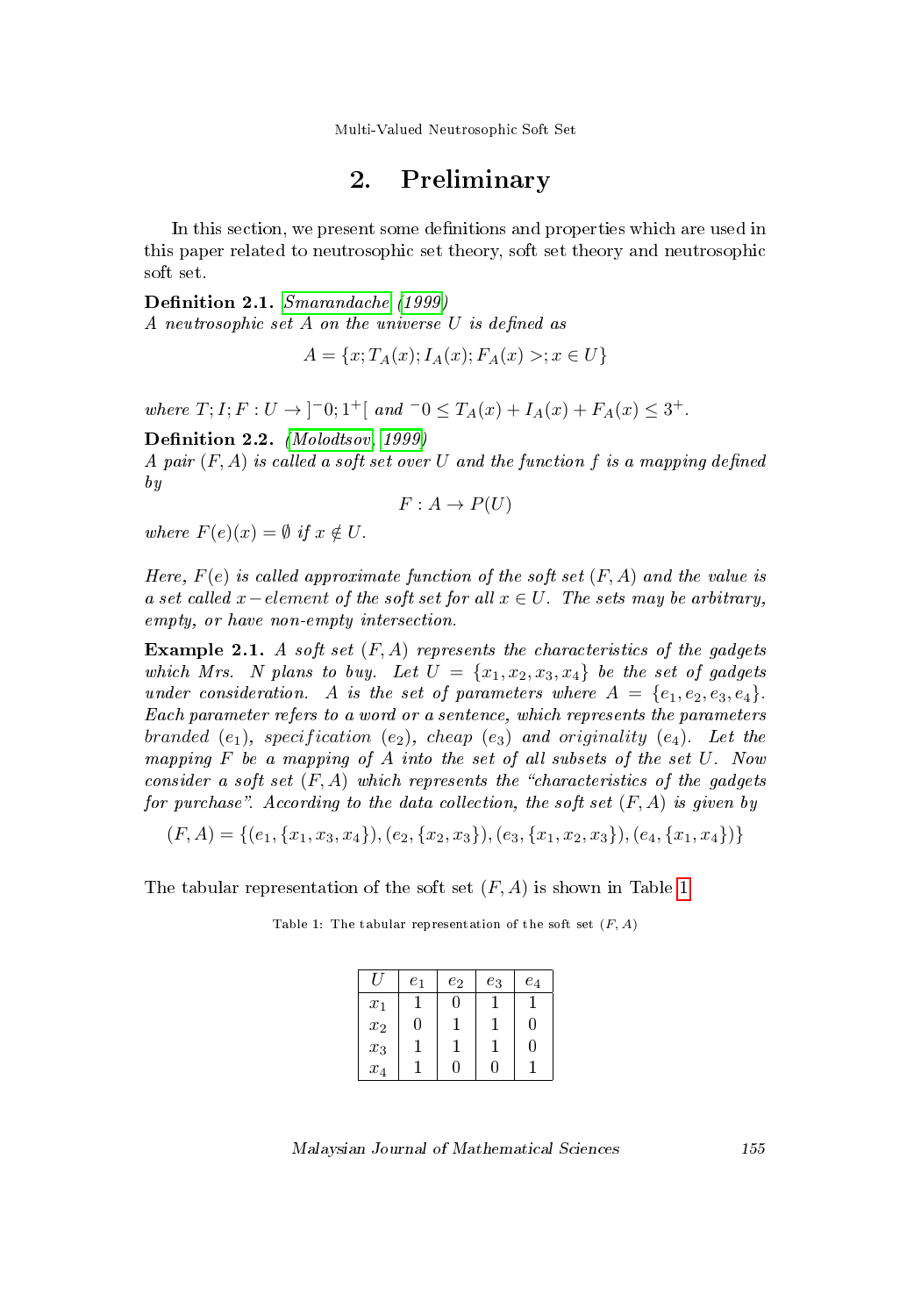Proposition 2.1. [\(Maji, 2013\)](#page-15-14) The complement of a neutrosophic soft set  $(F, A)$  is denoted by  $(F, A)_c$  where  $F_c : A \rightarrow P(U)$  is a mapping given by  $F_c(\alpha) = \emph{neutrosophic soft complement with } T_{F_c(x)} = F_{F(x)}, I_{F_c(x)} = I_{F(x)}$  and  $F_{F_c}(x) = T_{F(x)}$ .

## Proposition 2.2. [\(Maji, 2013\)](#page-15-14)

Let  $(F, A)$  and  $(G, B)$  be two neutrosophic soft sets over the common universe U. Then the union of  $(F, A)$  and  $G, B$  is denoted by  $'(F, A) \cup (G, B)'$  and is defined by  $(F, A) \cup (G, B) = (H, C)$  where  $C = A \cup B$  and the truth-membership, indeterminacy-membership and falsity-membership of  $(H, C)$  are defined in Table [2.](#page-3-0)

<span id="page-3-0"></span>Table 2: The truth-membership, indeterminacy-membership and falsity-membership of  $(H, C)$ 

| $T_{H(e)(x)}$ | $=T_{F(e)(x)};$                                | if | $e \in A - B$    |
|---------------|------------------------------------------------|----|------------------|
|               | $=T_{G(e)(x)};$                                | if | $e \in B - A$    |
|               | $= max(T_{F(e)(x)}, T_{G(e)(x)});$             | if | $e \in A \cap B$ |
| $I_{H(e)(x)}$ | $= I_{F(e)(x)};$                               | if | $e \in A - B$    |
|               | $= I_{G(e)(x)};$                               |    | if $e \in B - A$ |
|               | $=\frac{I_{F(e)(x)}+I_{G(e)(x)}}{E_{F(e)(x)}}$ |    | $e \in A \cap B$ |
| $F_{H(e)(x)}$ | $= F_{F(e)(x)};$                               | if | $e \in A - B$    |
|               | $= F_{G(e)(x)};$                               | if | $e \in B - A$    |
|               | $= min(F_{F(e)(x)}, F_{G(e)(x)});$             | if | $e \in A \cap B$ |
|               |                                                |    |                  |

## Proposition 2.3. [\(Maji, 2013\)](#page-15-14)

Let  $(F, A)$  and  $(G, B)$  be two neutrosophic soft sets over the common universe U. Then the intersection of  $(F, A)$  and  $G, B$  is denoted by  $'(F, A) \cap (G, B)'$ and is defined by  $(F, A) \cap (G, B) = (H, C)$  where  $C = A \cap B$  and the truthmembership, indeterminacy-membership and falsity-membership of  $(H, C)$  are defined as follows:

$$
T_{H(e)(x)} = \min(T_{F(e)(x)}, T_{G(e)(x)}); \quad \forall e \in A \cap B
$$
  
\n
$$
I_{H(e)(x)} = \frac{I_{F(e)(x)} + I_{G(e)(x)}}{2}; \quad \forall e \in A \cap B
$$
  
\n
$$
F_{H(e)(x)} = \max(F_{F(e)(x)}, F_{G(e)(x)}); \quad \forall e \in A \cap B
$$

## Proposition 2.4. *[\(Maji, 2013\)](#page-15-14)*

Let  $(F, A)$  and  $(G, B)$  be two neutrosophic soft sets over the common universe U. Then the AND operation on them is denoted by  $'(F, A) \wedge (G, B)'$ and is defined by  $(F, A) \wedge (G, B) = (H, A \times B)$  where the truth-membership,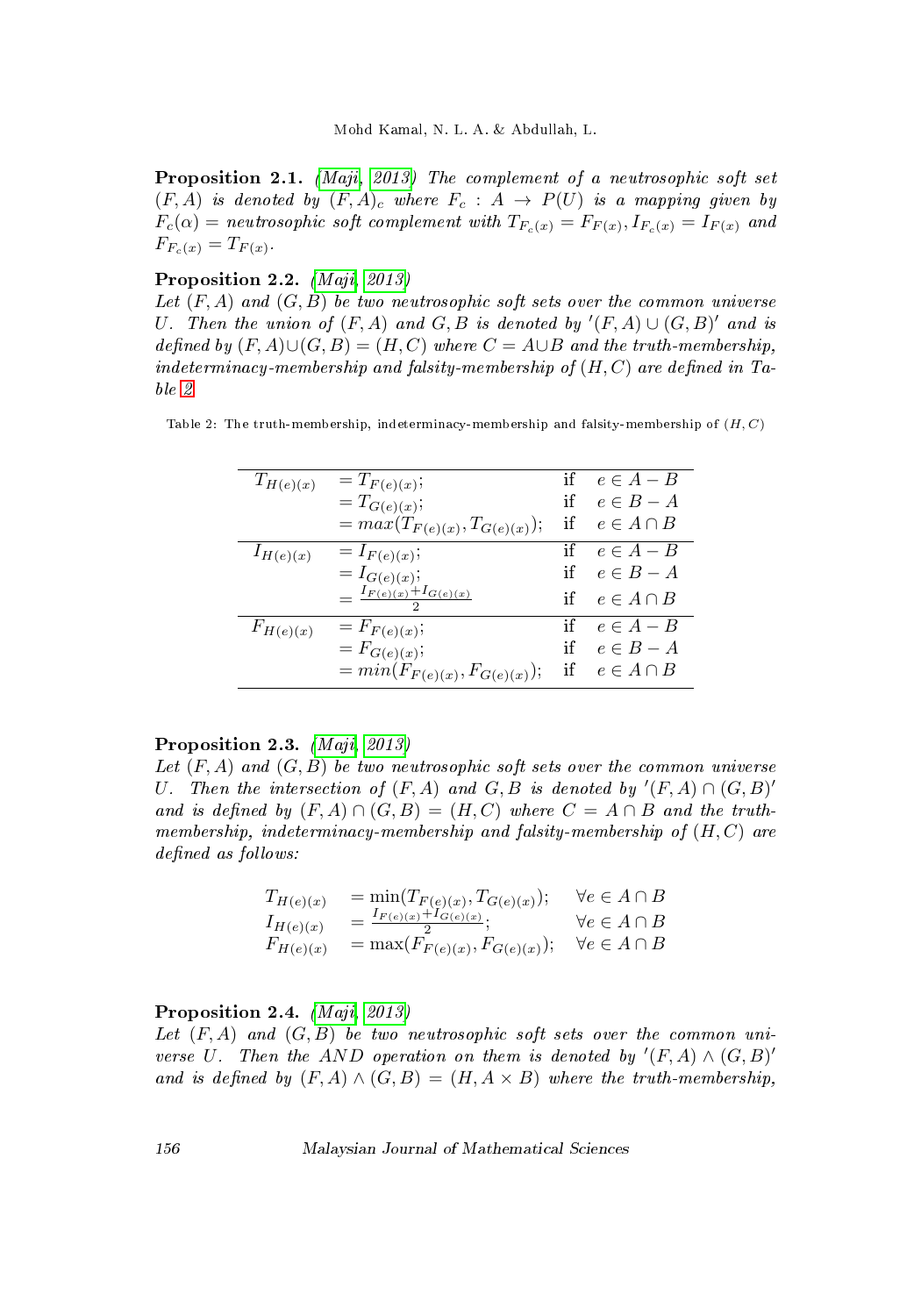#### Multi-Valued Neutrosophic Soft Set

indeterminacy-membership and falsity-membership of  $(H, A \times B)$  are defined as follows:

$$
T_{H(\alpha,\beta)(x)} = \min(T_{F(\alpha)(x)}, T_{G(\beta)(x)}); \quad \forall \alpha \in A, \beta \in B
$$
  
\n
$$
I_{H(\alpha,\beta)(x)} = \frac{I_{F(\alpha)(x)} + I_{G(\beta)(x)}}{2}; \quad \forall \alpha \in A, \beta \in B
$$
  
\n
$$
F_{H(\alpha,\beta)(x)} = \max(F_{F(\alpha)(x)}, F_{G(\beta)(x)}); \quad \forall \alpha \in A, \beta \in B
$$

### Proposition 2.5. *[\(Maji, 2013\)](#page-15-14)*

Let  $(F, A)$  and  $(G, B)$  be two neutrosophic soft sets over the common universe U. Then the OR operation on them is denoted by  $'(F, A) \vee (G, B)'$  and is defined by  $(F, A) \vee (G, B) = (H, A \times B)$  where the truth-membership, indeterminacymembership and falsity-membership of  $(H, A \times B)$  are defined as follows:

$$
T_{H(\alpha,\beta)(x)} = \max(T_{F(\alpha)(x)}, T_{G(\beta)(x)}); \quad \forall \alpha \in A, \beta \in B
$$
  
\n
$$
I_{H(\alpha,\beta)(x)} = \frac{I_{F(\alpha)(x)} + I_{G(\beta)(x)}}{2}; \quad \forall \alpha \in A, \beta \in B
$$
  
\n
$$
F_{H(\alpha,\beta)(x)} = \min(F_{F(\alpha)(x)}, F_{G(\beta)(x)}); \quad \forall \alpha \in A, \beta \in B
$$

**Definition 2.3.** [\(Wang and Li, 2015\)](#page-15-0) Let U be a space of points with a generic element in  $U$  denoted by  $x$ . Then, a multi-valued neutrosophic set  $A$  in  $U$  is characterized by  $\tilde{T}_A(x), \tilde{I}_A(x)$  and  $\tilde{F}_A(x)$  in the form of subset of [0,1] and can be defined as follows:

$$
A = \{ \langle x; \tilde{T}_A(x); \tilde{I}_A(x); \tilde{F}_A(x) >; x \in U \}
$$

where  $\tilde{T}_A(x), \tilde{I}_A(x)$  and  $\tilde{F}_A(x)$  are three sets of discrete real numbers in [0,1], showing the truth-membership, indeterminacy-membership and falsity-membership respectively, satisfying  $0 \leq \mu, \omega, \varepsilon \leq 1$  and  $0 \leq \mu^{+} + \omega^{+} + \varepsilon^{+} \leq 3$  in which  $\mu \in \tilde{T}_A(x), \omega \in \tilde{I}_A(x), \varepsilon \in \tilde{F}_A(x) \text{ and } \mu^+ = \sup \tilde{T}_A(x), \omega^+ = \sup \tilde{I}_A(x), \varepsilon^+ = 0$  $\sup \tilde{F}_A(x)$ . If U has only one element, then A is called as multi-valued neutrosophic number (MVNN) denoted by  $A = \{ \langle T_A(x); I_A(x); F_A(x) \rangle \}$  The set of all MVNNs is presented as MVNS. Clearly, MVNSs are usually considered as a generalization of neutrosophic sets. If each of  $\tilde{T}_A(x), \tilde{I}_A(x)$  and  $\tilde{F}_A(x)$  for any x has only one value, i.e  $\mu, \omega$  and  $\varepsilon$ , and  $0 \leq \mu + \omega + \varepsilon \leq 3$  then MVNSs are reduced to single neutrosophic sets.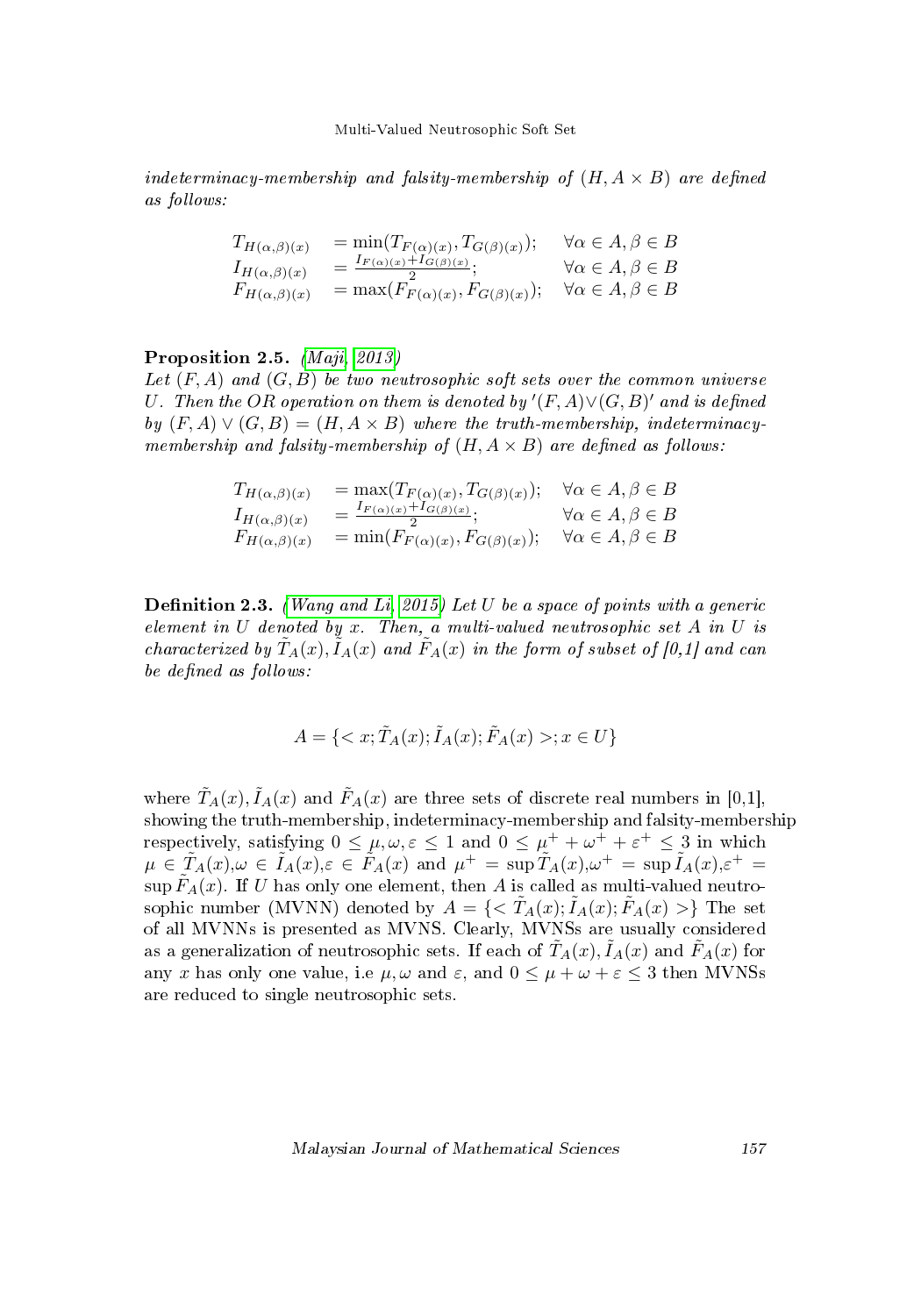**Example 2.2.** Assume that  $U = \{x_1, x_2, x_3\}$ , where  $x_1$  is the technology,  $x_2$ is the risk, and  $x_3$  is the market potential, is the universal set. The values of  $x_1, x_2$  and  $x_3$  are in [0,1]. The options for the decision makers could be a degree of 'high', a degree of indeterminacy and a degree of 'low'. A is a multi-valued  $neutrosophic set of U defined as follows:$ 

$$
A = \left\{ \frac{\langle \{0.1, 0.2\}, \{0.3\}, \{0.4\} \rangle}{x_1}, \frac{\langle \{0.5\}, \{0.3\}, \{0.4\} \rangle}{x_2}, \frac{\langle \{0.4\}, \{0.2, 0.3\}, \{0.5\} \rangle}{x_3} \right\}
$$

Proposition 2.6. [\(Peng and Wang, 2015\)](#page-15-15)

The complement of a multi-valued neutrosophic set  $A = \{ \langle x, \tilde{T}_A(x), \tilde{I}_A(x), \tilde{F}_A(x) \rangle; x \in$  $U$  is denoted by  $A^c$  and is defined as

$$
A^c=\langle \cup_{\mu\in \tilde T_A(x)}\{1-\mu\}; \cup_{\omega\in \tilde I_A(x)}\{1-\omega\}; \cup_{\varepsilon\in \tilde F_A(x)}\{1-\varepsilon\}\rangle
$$

Proposition 2.7. [\(Peng and Wang, 2015\)](#page-15-15) The multi-valued neutrosophic set  $A = \{\langle x; \tilde{T}_A(x); \tilde{I}_A(x); \tilde{F}_A(x)\rangle; x \in U\}$  is contained in other multi-valued neutrosophic set  $B = \{ \langle x; \tilde{T}_B(x); \tilde{I}_B(x); \tilde{F}_B(x) \rangle; x \in U \}, A \subseteq B$  if and only if  $\tilde{T}_A(x) \leq \tilde{T}_B(x), \tilde{I}_A(x) \geq \tilde{I}_B(x), \tilde{F}_A(x) \geq \tilde{F}_B(x).$ 

## 3. Multi-Valued Neutrosophic Soft Set

In this section, the concept of multi-valued neutrosophic soft set is presented based on the integration of multi-valued neutrosophic sets [\(Peng and Wang,](#page-15-15) [2015\)](#page-15-15) and soft sets [Molodtsov](#page-15-1) [\(1999\)](#page-15-1). Multi-valued neutrosophic soft set is a collection of multi-valued neutrosophic sets. Refer to the denition given by [Peng and Wang](#page-15-15) [\(2015\)](#page-15-15), multi-valued neutrosophic soft set can be defined as follows.

Definition 3.1. (Peng and Wang,  $2015$ )

The pair  $(\tilde{F}, A)$  is called a multi-valued neutrosophic soft set over  $\tilde{P}(U)$ , where  $\tilde{F}$  is a mapping given by  $\tilde{F}: A \rightarrow \tilde{P}(U)$ . Let MVNSS be the collection of multi-valued neutrosophic soft sets on U with parameters from A.  $(\tilde{F}, A)$  is characterized by  $\tilde{T}_{\tilde{F}(e)}(x), \tilde{I}_{\tilde{F}(e)}(x)$  and  $\tilde{F}_{\tilde{F}(e)}(x)$  in the form of subset of  $[0,1]$ and can be defined as  $follows$ :

$$
(\tilde{F}, A) = \{\langle x;\tilde{T}_{\tilde{F}(e)}(x); \tilde{I}_{\tilde{F}(e)}(x); \tilde{F}_{\tilde{F}(e)}(x)\rangle; \forall e \in A; x \in U\}
$$

where  $\tilde{T}_{\tilde{F}(e)}(x),\tilde{I}_{\tilde{F}(e)}(x)$  and  $\tilde{F}_{\tilde{F}(e)}(x)$  are the truth-membership, indeterminacymembership and falsity-membership respectively that object  $x$  holds on parameter e.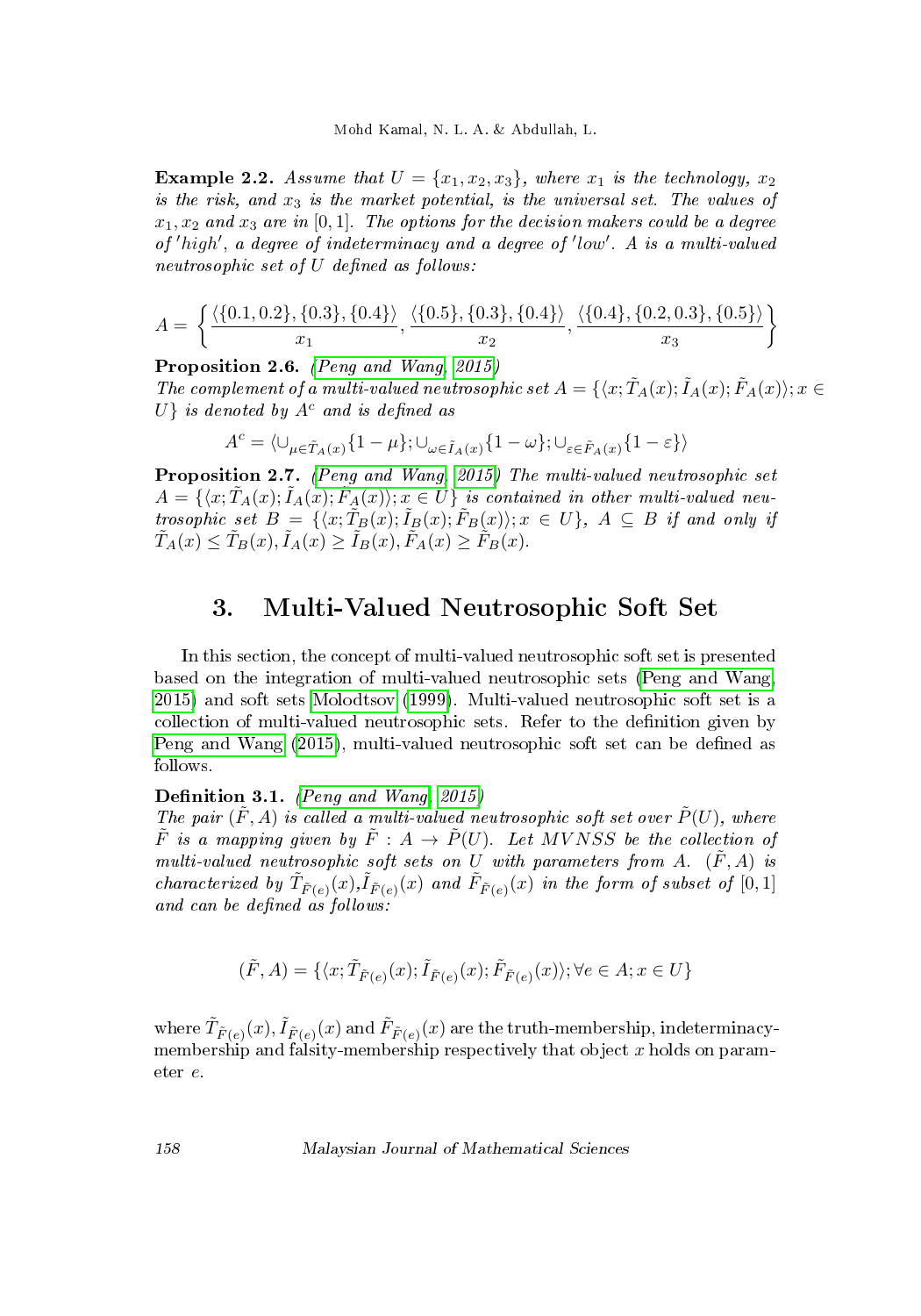An example of a multi-valued neutrosophic soft set is given in Example 3.1.

**Example 3.1.** Let  $U = \{x_1, x_2, x_3\}$  be the set of gadgets under consideration and A is a set of parameter which is a neutrosophic word. Consider  $A = \{e_1 =$ branded,  $e_2$  = specification,  $e_3$  = cheap,  $e_4$  = originality}. Consider that the multi-valued neutrosophic soft set  $(\tilde{F}, A)$  given as follows:

$$
(\tilde{F}, A) = \begin{pmatrix} e_1, \left\{ \frac{\{(0.2, 0.3\}, \{0.4\}, \{0.8\})}{x_1}, \frac{\{(0.3\}, \{0.5\}, \{0.6, 0.7\})}{x_2}, \frac{\{(0.6\}, \{0.3, 0.5\}, \{0.1, 0.3\})}{x_3} \right\} \right), \\ e_2, \left\{ \frac{\{(0.6\}, \{0.8\}, \{0.1, 0.4\})}{x_1}, \frac{\{(0.5\}, \{0.7, 0.8\}, \{0.9\})}{x_2}, \frac{\{(0.2, 0.4\}, \{0.7\}, \{0.5, 0.9\})}{x_3} \right\} \right), \\ e_3, \left\{ \frac{\{(0.6, 0.9\}, \{0.8\}, \{0.6\})}{x_1}, \frac{\{(0.1, 0.3\}, \{0.7, 0.9\}, \{0.6\})}{x_2}, \frac{\{(0.5\}, \{0.3, 0.6\}, \{0.8\}\})}{x_3}, \frac{\{(0.5\}, \{0.3, 0.6\}, \{0.8\})}{x_3} \right\} \right), \\ e_4, \left\{ \frac{\{(0.3\}, \{0.4, 0.6\}, \{0.2, 0.5\})}{x_1}, \frac{\{(0.2\}, \{0.5\}, \{0.6, 0.7\})}{x_2}, \frac{\{(0.6\}, \{0.3\}, \{0.0.3, 0.5\})}{x_3} \right\} \right)
$$

The tabular representation of multi-valued neutrosophic soft set  $(\tilde{F}, A)$  is shown in Table [3.](#page-6-0)

<span id="page-6-0"></span>Table 3: The tabular representation of the multi-valued neutrosophic soft set  $(\tilde{F}, A)$ 

| U | $x_1$                                                        | $x_2$                                                                                                                                                                                                                                                      | $x_3$                                                                                                  |
|---|--------------------------------------------------------------|------------------------------------------------------------------------------------------------------------------------------------------------------------------------------------------------------------------------------------------------------------|--------------------------------------------------------------------------------------------------------|
|   | $ e_1  \quad \langle \{0.2, 0.3\}, \{0.4\}, \{0.8\} \rangle$ |                                                                                                                                                                                                                                                            | $\langle \{0.3\}, \{0.5\}, \{0.6, 0.7\} \rangle$ $ \langle \{0.6\}, \{0.3, 0.5\}, \{0., 0.3\} \rangle$ |
|   |                                                              | $\vert e_2 \vert \quad \langle \{0.6\}, \{0.8\}, \{0.1, 0.4\} \rangle \quad \vert \quad \langle \{0.5\}, \{0.7, 0.8\}, \{0.9\} \rangle \quad \vert \langle \{0.2, 0.4\}, \{0.7\}, \{0.5, 0.9\} \rangle$                                                    |                                                                                                        |
|   |                                                              | $\begin{array}{ c c c c c c c } \hline \begin{array}{c c c c} \langle \{0.6, 0.9\}, \{0.8\}, \{0.6\} \rangle & \langle \{0.1, 0.3\}, \{0.7, 0.9\}, \{0.6\} \rangle & \langle \{0.5\}, \{0.3, 0.6\}, \{0.8\} \rangle \hline \end{array} \hline \end{array}$ |                                                                                                        |
|   |                                                              | $\big e_4\big \langle \{0.3\}, \{0.4, 0.6\}, \{0.2, 0.5\}\rangle\big  \quad \langle \{0.2\}, \{0.5\}, \{0.6, 0.7\}\rangle \quad \big \left.\langle \{0.6\}, \{0.3\}, \{0., 0.3, 0.5\}\right\rangle$                                                        |                                                                                                        |

Suppose  $(\tilde{F}, A)$  is a multi-valued neutrosophic soft set in  $MVNSS(U)$ where  $U = \{x_1, x_2, ..., x_n\}$ . The basic operations on multi-valued neutrosophic soft sets are given as follows:

Proposition 3.1. The complement of a multi-valued neutrosophic soft set  $(\tilde{F},\tilde{A})$  is denoted by  $(\tilde{F},A)_c$  and is defined as  $\tilde{T}_{\tilde{F}_c(e)}(x)=\tilde{F}_{\tilde{F}(e)}(x),$   $\tilde{I}_{\tilde{F}_c(e)}(x)=$  $\tilde{I}_{\tilde{F}(e)}(x)$  and  $\tilde{F}_{\tilde{T}_c(e)}(x) = \tilde{T}_{\tilde{F}(e)}(x)$  for every x in  $U$ .

**Proposition 3.2.** Let  $(\tilde{F}, A)$  and  $(\tilde{G}, B)$  be two multi-valued neutrosophic soft sets over the common universe U. Then the union of  $(\tilde{F}, A)$  and  $(\tilde{G}, B)$  which is denoted by  $'(\tilde{F},A)\cup (\tilde{G},B)'$  is defined by  $(\tilde{F},A)\cup (\tilde{G},B)=(\tilde{H},C)$  where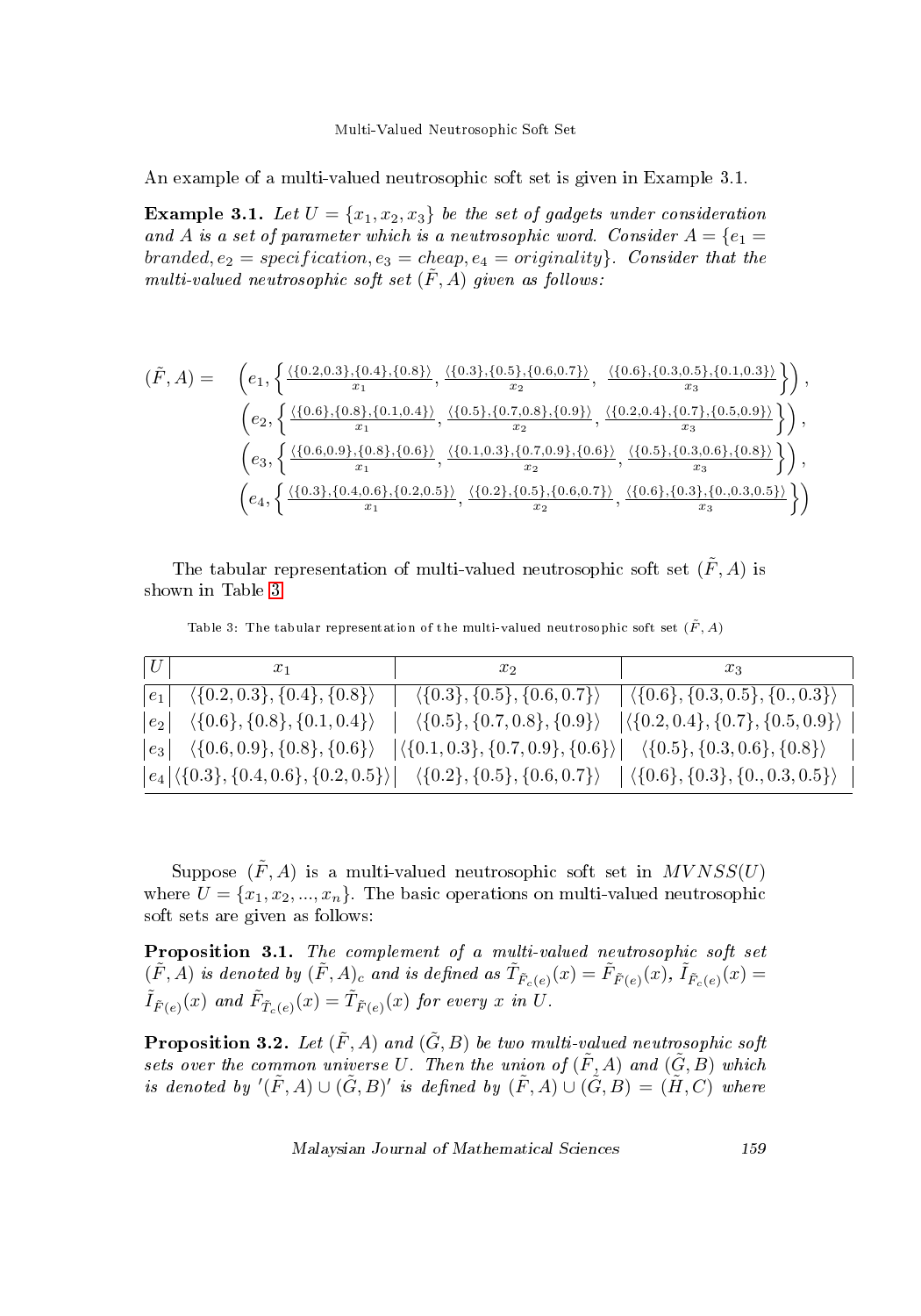$C = A \cup B$  and the truth-membership, indeterminacy-membership and falsitymembership of  $(H, C)$  are defined as follows:

$$
(\tilde{H}, C) \quad = \quad \langle \tilde{T}_{\tilde{F}(e)}(x); \tilde{I}_{\tilde{F}(e)}(x); \tilde{F}_{\tilde{F}(e)}(x) \rangle; i f e \in A - B;
$$

 $(\tilde{H}, C) = \langle \tilde{T}_{\tilde{G}(e)}(x); \tilde{I}_{\tilde{G}(e)}(x); \tilde{F}_{\tilde{G}(e)}(x) \rangle; if e \in B - A;$ 

$$
(\tilde{H}, C) = \langle \max{\{\tilde{T}_{\tilde{F}(e)}(x), \tilde{T}_{\tilde{G}(e)}(x)\}}; \frac{\tilde{I}_{\tilde{F}(e)}(x) + \tilde{I}_{\tilde{G}(e)}(x)}{2}, \min{\{\tilde{T}_{\tilde{F}(e)}(x); \tilde{T}_{\tilde{G}(e)}(x)\}}\rangle;
$$
  
if  $e \in A \cap B$ .

**Proposition 3.3.** Let  $(\tilde{F}, A)$  and  $(\tilde{G}, B)$  be two multi-valued neutrosophic soft sets over the common universe U. Then, the intersection of  $(\tilde{F}, A)$  and  $(\tilde{G}, B)$ is denoted by  $'(\tilde{F},A) \cap (\tilde{G},B)'$  and is defined by  $(\tilde{F},A) \cap (\tilde{G},B) = (\tilde{H},C)$ where  $C = A \cap B$  and the truth-membership, indeterminacy-membership and falsity-membership of  $(\tilde{H}, C)$  are defined as follows:

$$
(\tilde{H}, C) = \langle \min\{\tilde{T}_{\tilde{F}(e)}(x), \tilde{T}_{\tilde{G}(e)}(x)\}; \frac{\tilde{I}_{\tilde{F}(e)}(x) + \tilde{I}_{\tilde{G}(e)}(x)}{2}; \max\{\tilde{T}_{\tilde{F}(e)}(x), \tilde{T}_{\tilde{G}(e)}(x)\}\rangle;
$$

*if*  $e \in A ∩ B$ .

**Proposition 3.4.** Let  $(\tilde{F}, A)$  and  $(\tilde{G}, B)$  be two multi-valued neutrosophic soft sets over the common universe U. Then,

1.  $(\tilde{F}, A) \cup (\tilde{F}, A) = (\tilde{F}, A)$ 2.  $(\tilde{F}, A) \cap (\tilde{F}, A) = (\tilde{F}, A)$ 3.  $(\tilde{F}, A) \cup (\tilde{G}, B) = (\tilde{G}, B) \cup (\tilde{F}, A)$ 4.  $(\tilde{F}, A) \cap (\tilde{G}, B) = (\tilde{G}, B) \cap (\tilde{F}, A)$ 

*Proof.* Let e be an arbitrary element of  $(\tilde{F}, A) \cup (\tilde{F}, A)$ . Then,  $e \in (\tilde{F}, A)$  or  $e \in (\tilde{F}, A)$ . Hence  $e \in (\tilde{F}, A)$ . Thus,  $(\tilde{F}, A) \cup (\tilde{F}, A) \subseteq (\tilde{F}, A)$ . Conversely, if e is an arbitrary element of  $(\tilde{F}, A)$ , then  $e \in (\tilde{F}, A) \cup (\overline{\tilde{F}}, A)$  since it is in  $(\tilde{F}, A)$ . Therefore  $(\tilde{F}, A) \subseteq (\tilde{F}, A) \cup (\tilde{F}, A)$ .  $\therefore (\tilde{F}, A) \cup (\tilde{F}, A) = (\tilde{F}, A)$  $\Box$ 

*Proof.* Let e be an arbitrary element of  $(\tilde{F}, A) \cap (\tilde{F}, A)$ . Then,  $e \in (\tilde{F}, A)$  and  $e \in (\tilde{F}, A)$ . Hence  $e \in (\tilde{F}, A)$ . Thus,  $(\tilde{F}, A) \cap (\tilde{F}, A) \subseteq (\tilde{F}, A)$ . Conversely,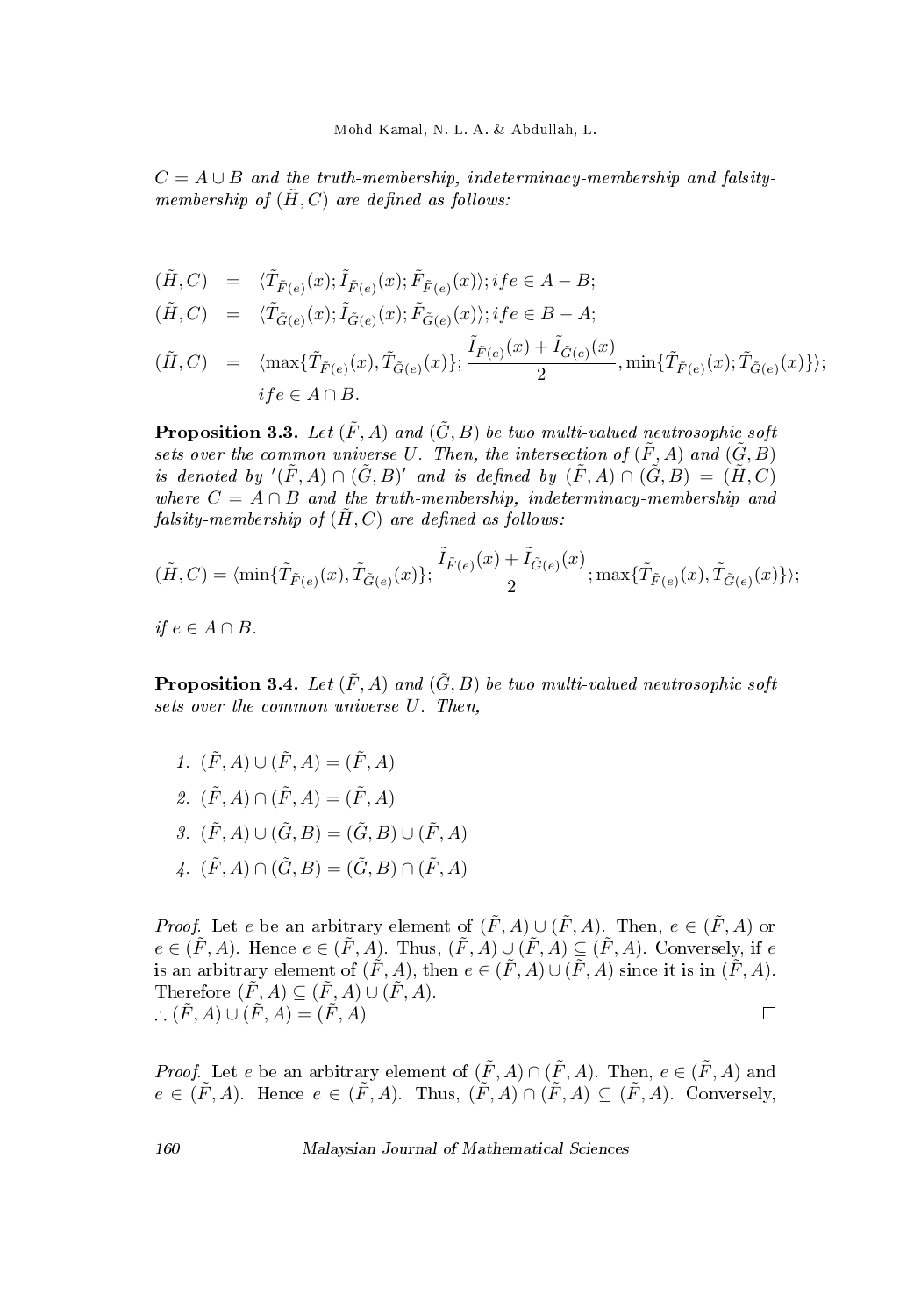if  $e \in (\tilde{F}, A)$  is an arbitrary, then  $e \in (\tilde{F}, A)$  and  $e \in (\tilde{F}, A)$ . Therefore  $(\tilde{F}, A) \cap (\tilde{F}, A) \subseteq (\tilde{F}, A).$  $\therefore (\tilde{F}, A) \cap (\tilde{F}, A) = (\tilde{F}, A)$  $\Box$ 

*Proof.* Let e is any element in  $(\tilde{F}, A) \cup (\tilde{G}, B)$ , then, by definition of union,  $e \in (\tilde{F}, A)$  or  $e \in (\tilde{G}, B)$ . But, if e is in  $(\tilde{F}, A)$  or  $(\tilde{G}, B)$ , then it is in  $(\tilde{G}, B)$  or  $(\tilde{F}, A)$ , and by definition of union, this means  $e \in (\tilde{G}, B) \cup (\tilde{F}, A)$ . Therefore,  $(\tilde{F}, A) \cup (\tilde{G}, B) \subset (\tilde{G}, B) \cup (\tilde{F}, A).$ 

The other inclusion is identical. If e is any element of  $(\tilde{G}, B) \cup (\tilde{F}, A)$ , then,  $e \in (\tilde{G}, B)$  or  $e \in (\tilde{F}, A)$ . But,  $e \in (\tilde{G}, B)$  or  $e \in (\tilde{F}, A)$  implies that e is in  $(\tilde{F}, A)$  or  $(\tilde{G}, B)$ . Hence,  $e \in (\tilde{G}, B) \cup (\tilde{F}, A)$ . Therefore  $(\tilde{G}, B) \cup (\tilde{F}, A) \subset$  $(\tilde{F}, A) \cup (\tilde{G}, B)$  $\therefore (\tilde{F}, A) \cup (\tilde{G}, B) = (\tilde{G}, B) \cup (\tilde{F}, A).$  $\Box$ 

*Proof.* Let e is any element in  $(\tilde{F}, A) \cap (\tilde{G}, B)$ , then, by definition of intersection,  $e \in (\tilde{F}, A)$  and  $e \in (\tilde{G}, B)$ . Hence,  $e \in (\tilde{G}, B)$  and  $e \in (\tilde{F}, A)$ , and so,  $e \in$  $(\tilde{G}, B) \cap (\tilde{F}, A)$ . Therefore,  $(\tilde{F}, A) \cap (\tilde{G}, B) \subset (\tilde{G}, B) \cap (\tilde{F}, A)$ .

The reverse inclusion is again identical. If e is any element of  $(\tilde{G}, B) \cap (\tilde{F}, A)$ , then,  $e \in (\tilde{G}, B)$  and  $e \in (\tilde{F}, A)$ . Hence,  $e \in (\tilde{F}, A)$  and  $e \in (\tilde{G}, B)$ . This implies  $e \in (\tilde{F}, A) \cap (\tilde{G}, B)$ . Therefore  $(\tilde{G}, B) \cap (\tilde{F}, A) \subset (\tilde{F}, A) \cap (\tilde{G}, B)$  $\therefore (\tilde{F}, A) \cap (\tilde{G}, B) = (\tilde{G}, B) \cap (\tilde{F}, A).$  $\Box$ 

**Proposition 3.5.** Let  $(\tilde{F}, A), (\tilde{G}, B)$  and  $(\tilde{K}, C)$  be three multi-valued neutrosophic soft sets over the common universe U. Then,

1.  $(\tilde{F}, A) \cup [(\tilde{G}, B) \cup (\tilde{K}, C)] = [(\tilde{F}, A) \cup (\tilde{G}, B)] \cup (\tilde{K}, C)$ 2.  $(\tilde{F}, A) \cap [(\tilde{G}, B) \cap (\tilde{K}, C)] = [(\tilde{F}, A) \cap (\tilde{G}, B)] \cap (\tilde{K}, C)$ 3.  $(\tilde{F}, A) \cup [(\tilde{G}, B) \cap (\tilde{K}, C)] = [(\tilde{F}, A) \cup (\tilde{G}, B)] \cap [(\tilde{F}, A) \cup (\tilde{K}, C)]$ 4.  $(\tilde{F}, A) \cap [(\tilde{G}, B) \cup (\tilde{K}, C)] = [(\tilde{F}, A) \cap (\tilde{G}, B)] \cup [(\tilde{F}, A) \cap (\tilde{K}, C)]$ 

*Proof.* Let  $e \in (\tilde{F}, A) \cup [(\tilde{G}, B) \cup (\tilde{K}, C)]$ . If  $e \in (\tilde{F}, A) \cup [(\tilde{G}, B) \cup (\tilde{K}, C)]$ , then  $e \in (\tilde{F}, A)$  or  $e \in [(\tilde{G}, B) \cup (\tilde{K}, C)]$  $e \in (\tilde{F}, A)$  or  $e \in [(\tilde{G}, B)$  or  $(\tilde{K}, C)]$  $e \in [(\tilde{G}, B) \text{ or } (\tilde{K}, C)]$  implies  $e \in (\tilde{G}, B)$  or  $e \in (\tilde{K}, C)$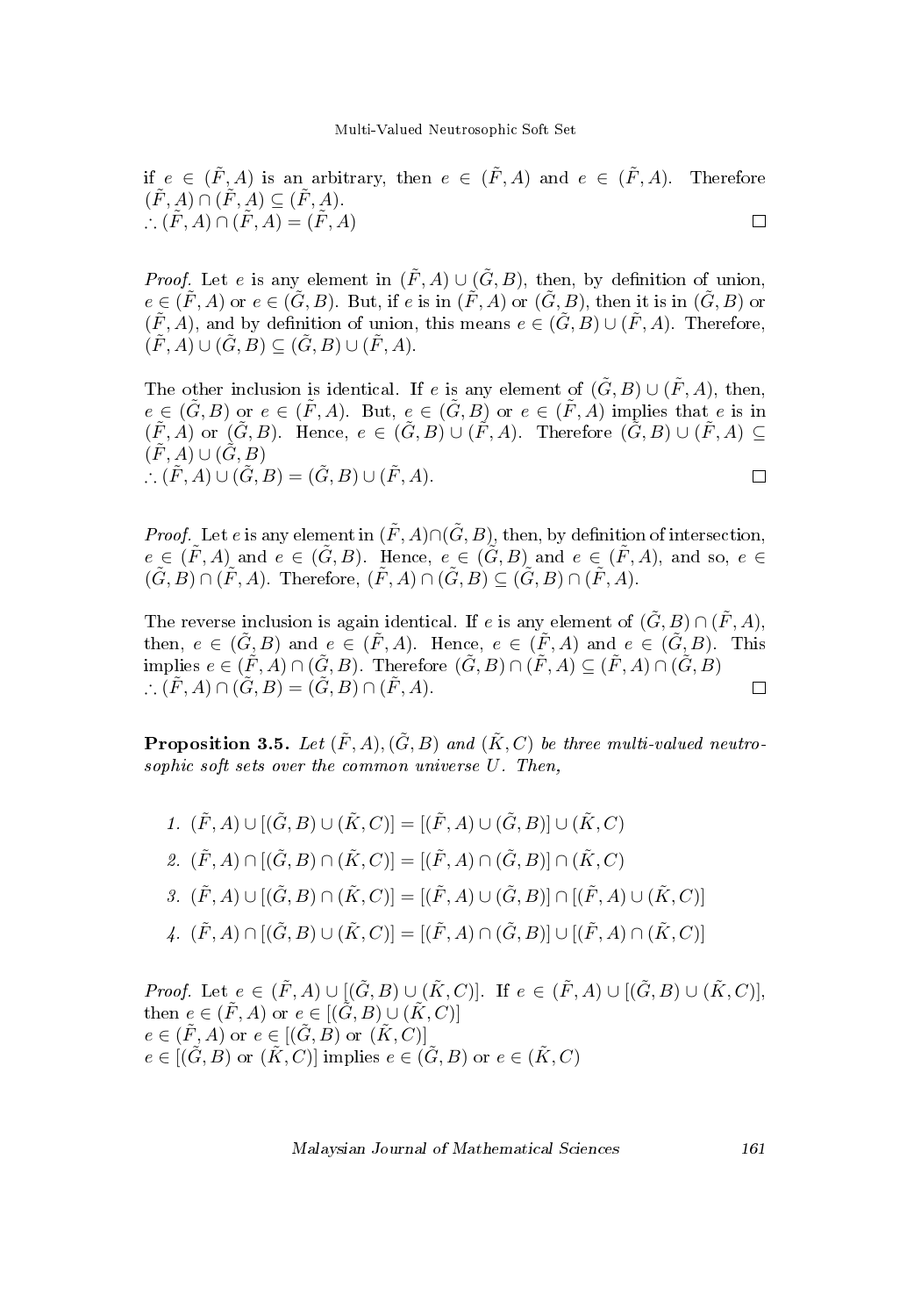Mohd Kamal, N. L. A. & Abdullah, L.

So, we have 
$$
e \in (\tilde{F}, A)
$$
,  $e \in (\tilde{G}, B)$  or  $e \in (\tilde{K}, C)$   
\n $e \in [(\tilde{F}, A)$  or  $(\tilde{G}, B)]$  or  $e \in (\tilde{K}, C)$   
\n $e \in [(\tilde{F}, A)$  or  $e \in (\tilde{G}, B)]$  or  $(\tilde{K}, C)$   
\n $e \in [(\tilde{F}, A) \cup (\tilde{G}, B)] \cup (\tilde{K}, C)$   
\n $e \in [F, A) \cup [(\tilde{G}, B)] \cup (\tilde{K}, C)] \Rightarrow e \in [(\tilde{F}, A) \cup (\tilde{G}, B)] \cup (\tilde{K}, C)$ 

Therefore  $[(\tilde{F}, A) \cup [(\tilde{G}, B)] \cup (\tilde{K}, C)] \subset [(\tilde{F}, A) \cup (\tilde{G}, B)] \cup (\tilde{K}, C)$ .

Let  $e \in [(\tilde{F}, A) \cup (\tilde{G}, B)] \cup (\tilde{K}, C)$ . If  $e \in [(\tilde{F}, A) \cup (\tilde{G}, B)] \cup (\tilde{K}, C)$ , then  $e \in [(\tilde{F}, \tilde{A}) \text{ or } (\tilde{G}, B)] \text{ or } e \in [(\tilde{K}, C)]$  $e \in [(\tilde{F}, A) \text{ or } (\tilde{G}, B)]$  implies  $e \in (\tilde{F}, A)$  or  $e \in (\tilde{G}, B)$ 

So, we have 
$$
e \in (\tilde{F}, A)
$$
,  $e \in (\tilde{G}, B)$  or  $e \in (\tilde{K}, C)$   
\n $e \in (\tilde{F}, A)$  or  $[e \in (\tilde{G}, B)$  or  $(\tilde{K}, C)]$   
\n $e \in (\tilde{F}, A)$  or  $[(\tilde{G}, B)$  or  $(\tilde{K}, C)]$   
\n $e \in (\tilde{F}, A) \cup [(\tilde{G}, B) \cup (\tilde{K}, C)]$   
\n $e \in [(\tilde{F}, A) \cup (\tilde{G}, B)] \cup (\tilde{K}, C) \Rightarrow e \in (\tilde{F}, A) \cup [(\tilde{G}, B) \cup (\tilde{K}, C)]$ 

Therefore, 
$$
[(\tilde{F}, A) \cup (\tilde{G}, B)] \cup (\tilde{K}, C) \subseteq (\tilde{F}, A) \cup [(\tilde{G}, B) \cup (\tilde{K}, C)].
$$
  

$$
\therefore (\tilde{F}, A) \cup [(\tilde{G}, B) \cup (\tilde{K}, C)] = [(\tilde{F}, A) \cup (\tilde{G}, B)] \cup (\tilde{K}, C).
$$

*Proof.* Let  $e \in (\tilde{F}, A) \cap [(\tilde{G}, B) \cap (\tilde{K}, C)]$ . If  $e \in (\tilde{F}, A) \cap [(\tilde{G}, B) \cap (\tilde{K}, C)]$ , then  $e \in (\tilde{F}, A)$  and  $e \in [(\tilde{G}, B) \cap (\tilde{K}, C)]$  $e \in (\tilde{F}, A)$  and  $e \in [(\tilde{G}, B)$  and  $(\tilde{K}, C)]$  $e \in [(\tilde{G}, B) \text{ and } (\tilde{K}, C)]$  implies  $e \in (\tilde{G}, B)$  and  $e \in (\tilde{K}, C)$ 

 $\Box$ 

So, we have  $e \in (\tilde{F}, A), e \in (\tilde{G}, B)$  and  $e \in (\tilde{K}, C)$  $e \in [(\tilde{F}, A)$  and  $(\tilde{G}, B)]$  and  $e \in (\tilde{K}, C)$  $e \in [(\tilde{F}, A) \text{ and } e \in (\tilde{G}, B)] \text{ and } (\tilde{K}, C)$  $e \in [(\tilde{F}, A) \cap (\tilde{G}, B)] \cap (\tilde{K}, C)$  $e \in [(F, A) \cap [(\tilde{G}, B)] \cap (\tilde{K}, C)] \Rightarrow e \in [(\tilde{F}, A) \cap (\tilde{G}, B)] \cap (\tilde{K}, C)$ 

Therefore,  $[(\tilde{F}, A) \cap [(\tilde{G}, B)] \cap (\tilde{K}, C)] \subseteq [(\tilde{F}, A) \cap (\tilde{G}, B)] \cap (\tilde{K}, C)$ .

Let  $e \in [(\tilde{F}, A) \cap (\tilde{G}, B)] \cap (\tilde{K}, C)$ . If  $e \in [(\tilde{F}, A) \cap (\tilde{G}, B)] \cap (\tilde{K}, C)$ , then  $e \in [(\tilde{F}, A)$  and  $(\tilde{G}, B)]$  and  $e \in [(\tilde{K}, C)$  $e \in [(\tilde{F}, A)$  and  $(\tilde{G}, B)]$  implies  $e \in (\tilde{F}, A)$  and  $e \in (\tilde{G}, B)$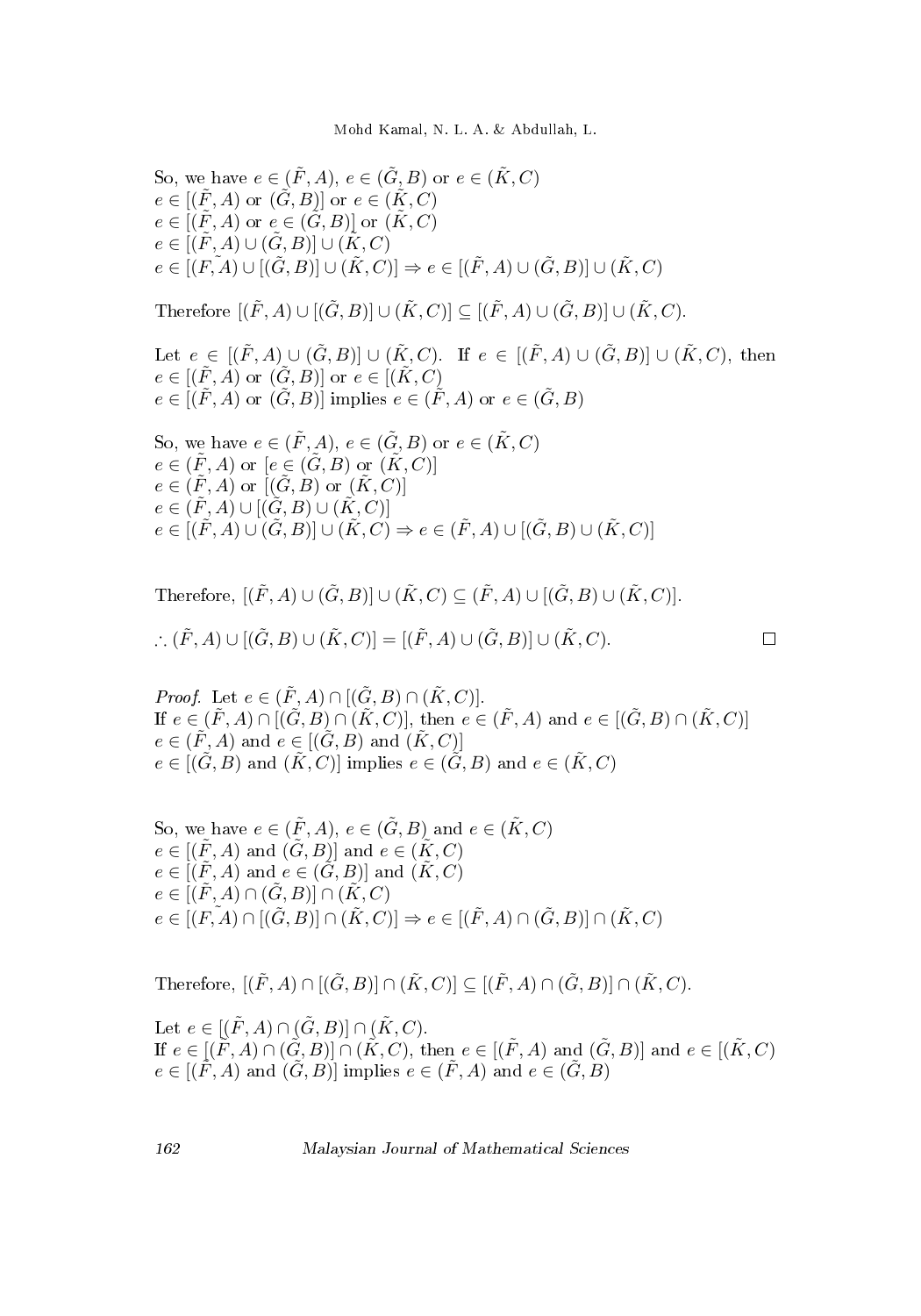So, we have 
$$
e \in (\tilde{F}, A)
$$
,  $e \in (\tilde{G}, B)$  and  $e \in (\tilde{K}, C)$   
\n $e \in (\tilde{F}, A)$  and  $[e \in (\tilde{G}, B)$  and  $(\tilde{K}, C)]$   
\n $e \in (\tilde{F}, A)$  and  $[(\tilde{G}, B)$  and  $(\tilde{K}, C)]$   
\n $e \in (\tilde{F}, A) \cap [(\tilde{G}, B) \cap (\tilde{K}, C)]$   
\n $e \in [(\tilde{F}, A) \cap (\tilde{G}, B)] \cap (\tilde{K}, C) \Rightarrow e \in (\tilde{F}, A) \cap [(\tilde{G}, B) \cap (\tilde{K}, C)]$ 

Therefore, 
$$
[(\tilde{F}, A) \cap (\tilde{G}, B)] \cap (\tilde{K}, C) \subseteq (\tilde{F}, A) \cap [(\tilde{G}, B) \cap (\tilde{K}, C)].
$$
  
\n
$$
\therefore (\tilde{F}, A) \cap [(\tilde{G}, B) \cap (\tilde{K}, C)] = [(\tilde{F}, A) \cap (\tilde{G}, B)] \cap (\tilde{K}, C).
$$

*Proof.* Let  $e \in (\tilde{F}, A) \cup [(\tilde{G}, B) \cap (\tilde{K}, C)]$ If  $e \in (\tilde{F}, A) \cup [(\tilde{G}, B) \cap (\tilde{K}, C)]$ , then e is either in  $(\tilde{F}, A)$  or in  $[(\tilde{G}, B)$  and  $(K, C)$ ].  $\Rightarrow e \in (\tilde{F}, A)$  or  $e \in [(\tilde{G}, B)$  and  $(\tilde{K}, C)]$  $\Rightarrow$   $e \in (\tilde{F}, A)$  or  $\{e \in (\tilde{G}, B) \text{ and } e \in (\tilde{K}, C)\}\$  $\Rightarrow \{e \in (\tilde{F}, A) \text{ or } e \in (\tilde{G}, B)\}\$ and  $\{e \in (\tilde{F}, A) \text{ or } e \in (\tilde{K}, C)\}\$  $\Rightarrow$   $e \in [(\tilde{F}, A)$  or  $(\tilde{G}, B)]$  and  $e \in [(\tilde{F}, A)$  or  $(\tilde{K}, C)]$  $\Rightarrow$   $e \in [(\tilde{F}, A) \cup (\tilde{G}, B)] \cap [(\tilde{F}, A) \cup (\tilde{K}, C)]$ 

Since  $\exists e \in (\tilde{F}, A) \cup [(\tilde{G}, B) \cap (\tilde{K}, C)]$  such that  $e \in [(\tilde{F}, A) \cup (\tilde{G}, B)] \cap [(\tilde{F}, A) \cup$  $(\tilde{K}, C)$ 

Therefore,  $(\tilde{F}, A) \cup [(\tilde{G}, B) \cap (\tilde{K}, C)] \subseteq [(\tilde{F}, A) \cup (\tilde{G}, B)] \cap [(\tilde{F}, A) \cup (\tilde{K}, C)]$ .

Let  $e \in [(\tilde{F}, A) \cup (\tilde{G}, B)] \cap [(\tilde{F}, A) \cup (\tilde{K}, C)].$ 

If  $e \in [(\tilde{F}, A) \cup (\tilde{G}, B)] \cap [(\tilde{F}, A) \cup (\tilde{K}, C)]$ , then e is in  $[(\tilde{F}, A)$  or  $(\tilde{G}, B)]$  and e is in  $[(\tilde{F}, A)$  or  $(\tilde{K}, C)]$ .  $\Rightarrow$   $e \in [(\tilde{F}, A)$  or  $(\tilde{G}, B)]$  and  $e \in [(\tilde{F}, A)$  or  $(\tilde{K}, C)]$  $\Rightarrow \{e \in (\tilde{F}, A) \text{ or } e \in (\tilde{G}, B)\}\$ and  $\{e \in (\tilde{F}, A) \text{ or } e \in (\tilde{K}, C)\}\$  $\Rightarrow$   $e \in (\tilde{F}, A)$  or  $\{e \in [(\tilde{G}, B) \text{ and } e \in (\tilde{K}, C)]\}$  $\Rightarrow$   $e \in (\tilde{F}, A)$  or  $\{e \in [(\tilde{G}, B) \text{ and } (\tilde{K}, C)]\}$  $\Rightarrow$   $e \in (\tilde{F}, A) \cup \{e \in [(\tilde{G}, B) \cap (\tilde{K}, C)]\}$  $\Rightarrow$   $e \in (\overline{F}, A) \cup [(\overline{G}, B) \cap (\overline{K}, C)]$ 

Since  $\exists e \in [(\tilde{F}, A) \cup (\tilde{G}, B)] \cap [(\tilde{F}, A) \cup (\tilde{K}, C)]$  such that  $e \in (\tilde{F}, A) \cup [(\tilde{G}, B) \cap$  $(K, C)$ 

Therefore,  $[(\tilde{F}, A) \cup (\tilde{G}, B)] \cap [(\tilde{F}, A) \cup (\tilde{K}, C)] \subseteq (\tilde{F}, A) \cup [(\tilde{G}, B) \cap (\tilde{K}, C)]$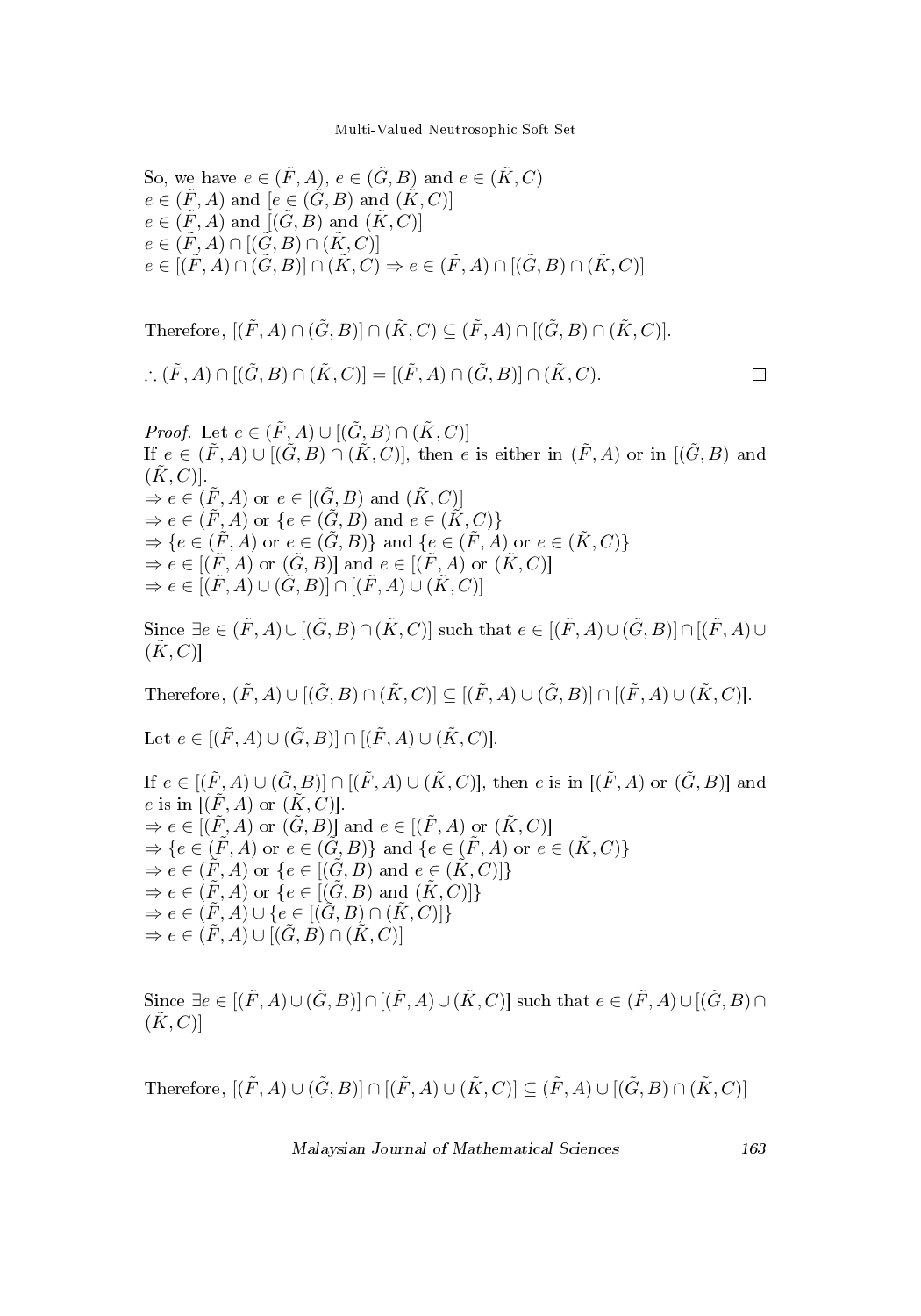$$
\therefore (\tilde{F}, A) \cup [(\tilde{G}, B) \cap (\tilde{K}, C)] = [(\tilde{F}, A) \cup [(\tilde{G}, B)] \cap [(\tilde{F}, A) \cup (\tilde{K}, C)]. \square
$$

*Proof.* Let  $e \in (\tilde{F}, A) \cap [(\tilde{G}, B) \cup (\tilde{K}, C)]$ 

If 
$$
e \in (\tilde{F}, A) \cap [(\tilde{G}, B) \cup (\tilde{K}, C)],
$$

then 
$$
e
$$
 is either in  $(\tilde{F}, A)$  and in  $[(\tilde{G}, B)$  or  $(\tilde{K}, C)]$ .  
\n $\Rightarrow e \in (\tilde{F}, A)$  and  $e \in [(\tilde{G}, B)$  or  $(\tilde{K}, C)]$   
\n $\Rightarrow e \in (\tilde{F}, A)$  and  $\{e \in (\tilde{G}, B)$  or  $e \in (\tilde{K}, C)\}$   
\n $\Rightarrow \{e \in (\tilde{F}, A)$  and  $e \in (\tilde{G}, B)\}$  or  $\{e \in (\tilde{F}, A)$  and  $e \in (\tilde{K}, C)\}$   
\n $\Rightarrow e \in [(\tilde{F}, A)$  and  $(\tilde{G}, B)]$  or  $e \in [(\tilde{F}, A)$  and  $(\tilde{K}, C)]$   
\n $\Rightarrow e \in [(\tilde{F}, A) \cap (\tilde{G}, B)] \cup e \in [(\tilde{F}, A) \cap (\tilde{K}, C)]$   
\n $\Rightarrow e \in [(\tilde{F}, A) \cap (\tilde{G}, B)] \cup [(\tilde{F}, A) \cap (\tilde{K}, C)]$ 

Since  $\exists e \in (\tilde{F}, A) \cap [(\tilde{G}, B) \cup (\tilde{K}, C)]$  such that  $e \in [(\tilde{F}, A) \cap (\tilde{G}, B)] \cup [(\tilde{F}, A) \cap$  $(\tilde{K}, C)$ 

Therefore,  $(\tilde{F}, A) \cap [(\tilde{G}, B) \cup (\tilde{K}, C)] \subseteq [(\tilde{F}, A) \cap (\tilde{G}, B)] \cup [(\tilde{F}, A) \cap (\tilde{K}, C)].$ 

Let 
$$
e \in [(\tilde{F}, A) \cap (\tilde{G}, B)] \cup [(\tilde{F}, A) \cap (\tilde{K}, C)].
$$

If  $e \in [(\tilde{F}, A) \cap (\tilde{G}, B)] \cup [(\tilde{F}, A) \cap (\tilde{K}, C)]$ , then e is in  $[(\tilde{F}, A)$  and  $(\tilde{G}, B)]$  or e is in  $[(\tilde{F}, A)$  and  $(\tilde{K}, C)].$  $\Rightarrow$  e  $\in$   $[(\tilde{F}, A)$  and  $(\tilde{G}, B)]$  or  $e \in$   $[(\tilde{F}, A)$  and  $(\tilde{K}, C)]$  $\Rightarrow \{e \in (\tilde{F},A) \text{ and } e \in (\tilde{G},B)\} \text{ or } \{e \in (\tilde{F},A) \text{ and } e \in (\tilde{K},C)\}$  $\Rightarrow e \in (\tilde{F}, A)$  and  $\{e \in [(\tilde{G}, B) \text{ or } e \in (\tilde{K}, C)]\}$  $\Rightarrow e \in (\tilde{F}, A)$  and  $\{e \in [(\tilde{G}, B) \text{ or } (\tilde{K}, C)]\}$  $\Rightarrow$   $e \in (\tilde{F}, A) \cap \{e \in [(\tilde{G}, B) \cup (\tilde{K}, C)]\}$  $\Rightarrow e \in (\tilde{F}, A) \cap [(\tilde{G}, B) \cup (\tilde{K}, C)]$ 

Since  $\exists e \in [(\tilde{F}, A) \cap (\tilde{G}, B)] \cup [(\tilde{F}, A) \cap (\tilde{K}, C)]$  such that  $e \in (\tilde{F}, A) \cap (\tilde{G}, B) \cup$  $(K, C)$ 

Therefore, 
$$
[(\tilde{F}, A) \cap (\tilde{G}, B)] \cup [(\tilde{F}, A) \cap (\tilde{K}, C)] \subseteq (\tilde{F}, A) \cap [(\tilde{G}, B) \cup (\tilde{K}, C)]
$$

$$
\therefore (\tilde{F}, A) \cap [(\tilde{G}, B) \cup (\tilde{K}, C)] = [(\tilde{F}, A) \cap [(\tilde{G}, B)] \cup [(\tilde{F}, A) \cap (\tilde{K}, C)]. \square
$$

**Proposition 3.6.** Let  $(\tilde{F}, A), (\tilde{G}, B)$  and  $(\tilde{K}, C)$  be three multi-valued neutrosophic soft sets over the common universe U. Then,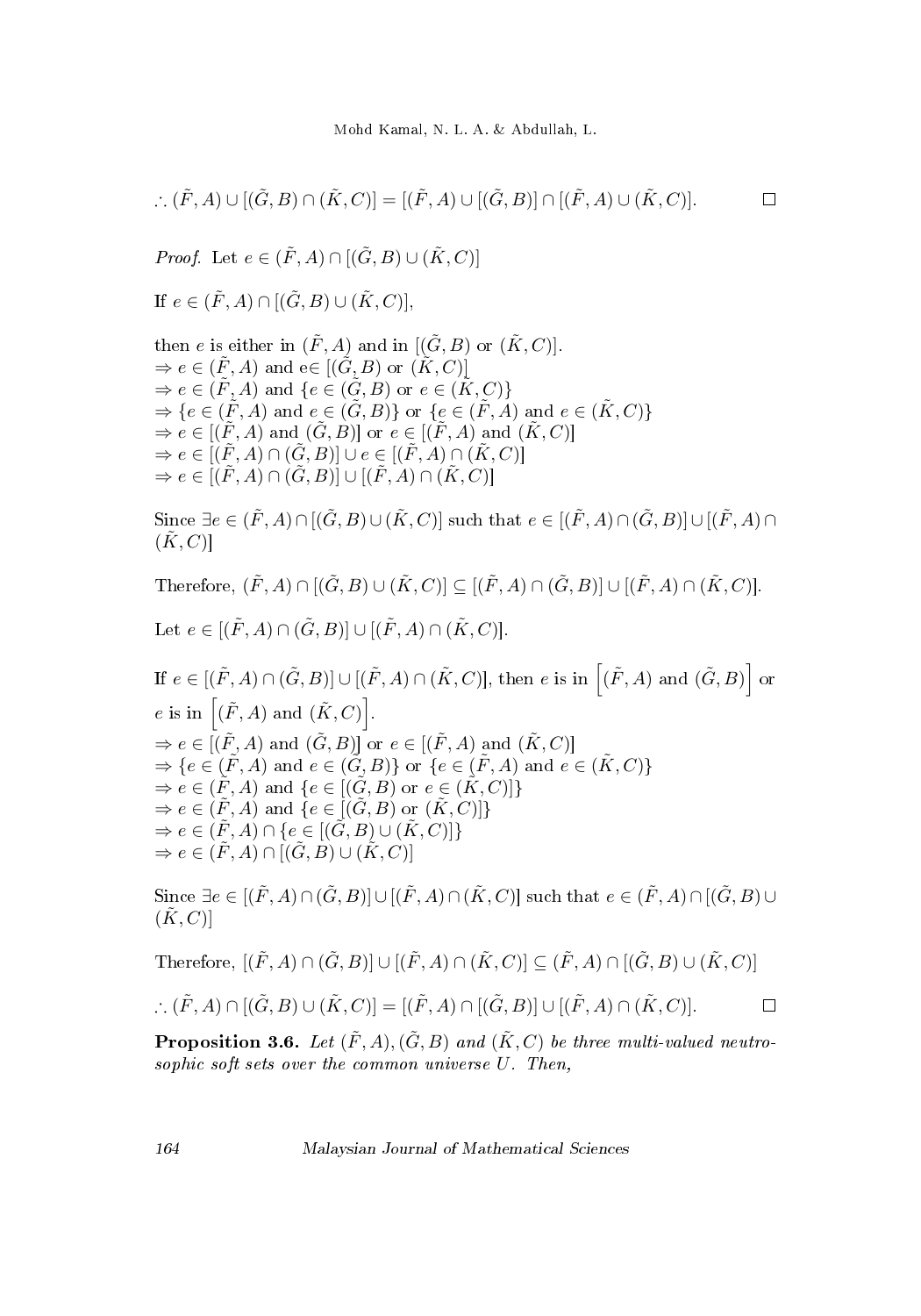1. 
$$
[(\tilde{F}, A) \vee (\tilde{G}, B)]^c = (\tilde{F}, A)^c \wedge (\tilde{G}, B)^c
$$
  
\n2. 
$$
[(\tilde{F}, A) \wedge (\tilde{G}, B)]^c = (\tilde{F}, A)^c \vee (\tilde{G}, B)^c
$$
  
\n3. 
$$
[(\tilde{F}, A)^c \vee (\tilde{G}, B)^c \vee (\tilde{K}, C)^c] = [(\tilde{F}, A) \wedge (\tilde{G}, B) \wedge (\tilde{K}, C)]^c
$$
  
\n4. 
$$
[(\tilde{F}, A)^c \wedge (\tilde{G}, B)^c \wedge (\tilde{K}, C)^c] = [(\tilde{F}, A) \vee (\tilde{G}, B) \vee (\tilde{K}, C)]^c
$$

*Proof.* Let  $e \in [(\tilde{F}, A) \vee (\tilde{G}, B)]^c$  $\Rightarrow e \notin (\tilde{F}, A) \vee (\tilde{G}, B)$  $\Rightarrow e \notin (\tilde{F}, A)$  and  $e \notin (\tilde{G}, B)$  $\Rightarrow e \in (\tilde{F}, A)^c$  and  $e \in (\tilde{G}, B)^c$  $\Rightarrow e \in (\tilde{F}, A)^c \wedge (\tilde{G}, B)^c$ 

Since  $\exists e \in [(\tilde{F}, A) \vee (\tilde{G}, B)]^c$  such that  $e \in (\tilde{F}, A)^c \wedge (\tilde{G}, B)^c$ 

Therefore,  $[(\tilde{F}, A) \vee (\tilde{G}, B)]^c \subseteq (\tilde{F}, A)^c \wedge (\tilde{G}, B)^c$ .

Then consider  $e \in (\tilde{F}, A)^c \wedge (\tilde{G}, B)^c$  $\Rightarrow e \in (\tilde{F}, A)^c$  and  $e \in (\tilde{G}, B)^c$  $\Rightarrow e \notin (\tilde{F}, A)$  and  $e \notin (\tilde{G}, B)$  $\Rightarrow e \notin (\tilde{F}, A) \vee (\tilde{G}, B)$  $\Rightarrow e \in [(\tilde{F}, A) \vee (\tilde{G}, B)]^c$ 

Since  $\exists e \in (\tilde{F}, A)^c \wedge (\tilde{G}, B)^c$  such that  $e \in [(\tilde{F}, A) \vee (\tilde{G}, B)]^c$ 

Therefore,  $(\tilde{F}, A)^c \wedge (\tilde{G}, B)^c \subseteq [(\tilde{F}, A) \vee (\tilde{G}, B)]^c$ .

$$
\therefore [(\tilde{F}, A) \vee (\tilde{G}, B)]^{c} = (\tilde{F}, A)^{c} \wedge (\tilde{G}, B)^{c}.
$$

| ٦ |  |  |
|---|--|--|
|   |  |  |
|   |  |  |

```
Proof. Let e \in [(\tilde{F}, A) \wedge (\tilde{G}, B)]^c\Rightarrow e \notin (\tilde{F}, A) \wedge (\tilde{G}, B)\Rightarrow e \notin (\tilde{F}, A) or e \notin (\tilde{G}, B)\Rightarrow e \in (\tilde{F}, A)^c or e \in (\tilde{G}, B)^c\Rightarrow e \in (\tilde{F}, A)^c \vee (\tilde{G}, B)^c
```
Since  $\exists e\in [(\tilde{F},A)\wedge(\tilde{G},B)]^c$  such that  $e\in (\tilde{F},A)^c\vee(\tilde{G},B)^c$  Therefore,  $[(\tilde{F},A)\wedge(\tilde{G},B)]^c$  $(\tilde{G}, B)]^c \subseteq (\tilde{F}, A)^c \vee (\tilde{G}, B)^c.$ 

Then consider 
$$
e \in (\tilde{F}, A)^c \vee (\tilde{G}, B)^c
$$
  
\n $\Rightarrow e \in (\tilde{F}, A)^c$  or  $e \in (\tilde{G}, B)^c$   
\n $\Rightarrow e \notin (\tilde{F}, A)$  or  $e \notin (\tilde{G}, B)$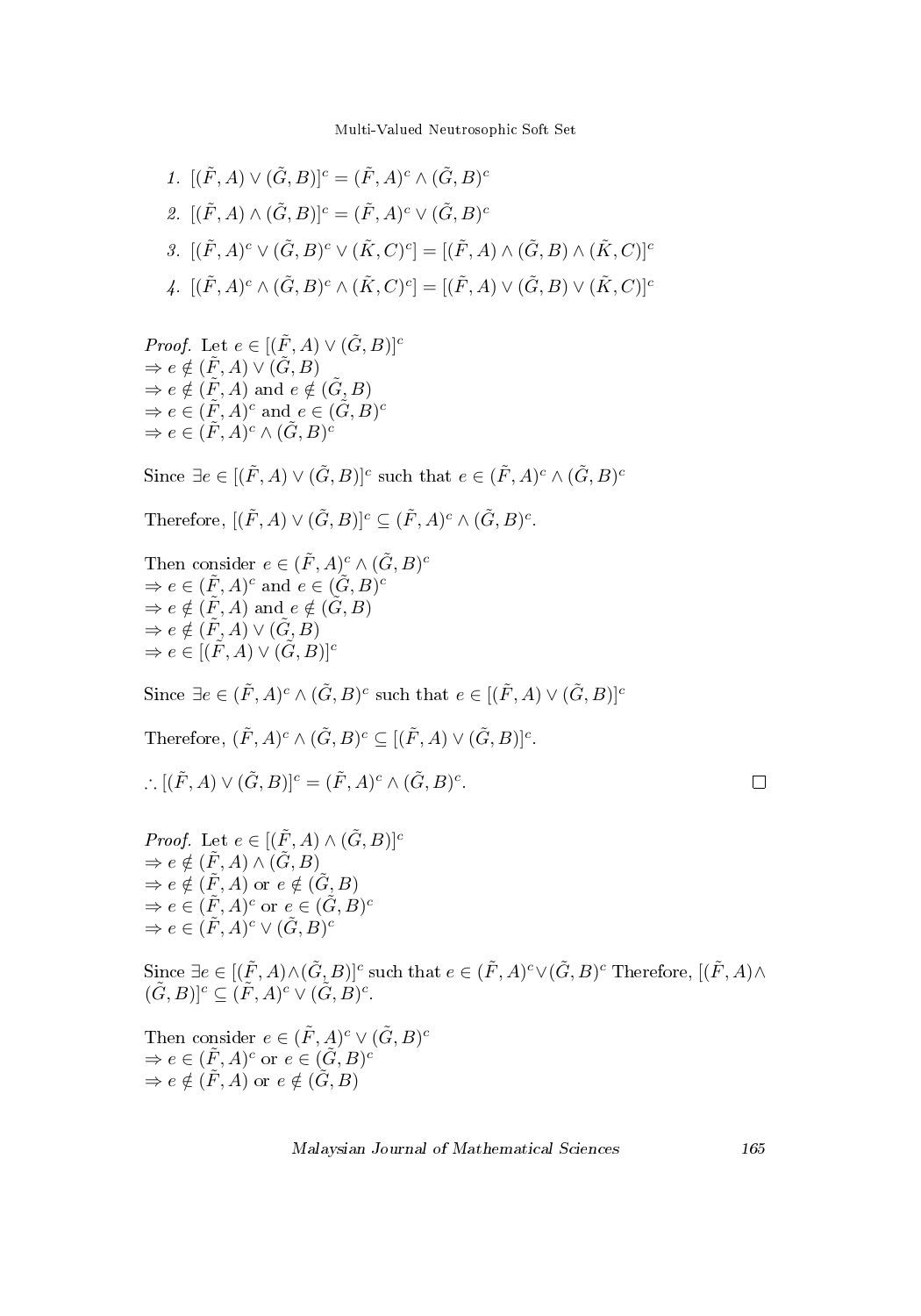$$
\Rightarrow e \notin (\tilde{F}, A) \land (\tilde{G}, B)
$$
  
\n
$$
\Rightarrow e \in [(\tilde{F}, A) \land (\tilde{G}, B)]^{c}
$$
  
\nSince  $\exists e \in (\tilde{F}, A)^{c} \lor (\tilde{G}, B)^{c}$  such that  $e \in [(\tilde{F}, A) \land (\tilde{G}, B)]^{c}$ . Therefore,  $(\tilde{F}, A)^{c} \lor (\tilde{G}, B)^{c} \subseteq [(\tilde{F}, A) \land (\tilde{G}, B)]^{c}$ .  
\n
$$
\therefore [(\tilde{F}, A) \land (\tilde{G}, B)]^{c} = (\tilde{F}, A)^{c} \lor (\tilde{G}, B)^{c}
$$

*Proof.* Let 
$$
e \in [(F, A)^{\circ} \vee (G, B)^{\circ} \vee (K, C)^{\circ}]
$$
  
\n $\Rightarrow e \in (\tilde{F}, A)^{\circ} \vee e \in (\tilde{G}, B)^{\circ} \vee e \in (\tilde{K}, C)^{\circ}$   
\n $\Rightarrow e \notin (\tilde{F}, A) \vee e \notin (\tilde{G}, B) \vee e \notin (\tilde{K}, C)$   
\n $\Rightarrow e \notin [(\tilde{F}, A) \wedge (\tilde{G}, B)] \vee e \notin (\tilde{K}, C)$   
\n $\Rightarrow e \notin [(\tilde{F}, A) \wedge (\tilde{G}, B)] \wedge (\tilde{K}, C)$   
\n $\Rightarrow e \notin [(\tilde{F}, A) \wedge (\tilde{G}, B) \wedge (\tilde{K}, C)]$   
\n $\Rightarrow e \in [(\tilde{F}, A) \wedge (\tilde{G}, B) \wedge (\tilde{K}, C)]^{\circ}$ 

Since  $\exists e \in [(\tilde{F},A)^c \vee (\tilde{G},B)^c \vee (\tilde{K},C)^c]$  such that  $e \in [(\tilde{F},A) \wedge (\tilde{G},B) \wedge (\tilde{K},C)^c]$ 

Therefore, 
$$
[(\tilde{F}, A)^c \vee (\tilde{G}, B)^c \vee (\tilde{K}, C)^c] \subseteq [(\tilde{F}, A) \wedge (\tilde{G}, B) \wedge (\tilde{K}, C)]^c
$$

Then consider 
$$
e \in [(\tilde{F}, A) \wedge (\tilde{G}, B) \wedge (\tilde{K}, C)]^c
$$
  
\n $\Rightarrow e \notin [(\tilde{F}, A) \wedge (\tilde{G}, B) \wedge (\tilde{K}, C)]$   
\n $\Rightarrow e \notin [(\tilde{F}, A) \wedge (\tilde{G}, B)] \wedge (\tilde{K}, C)$   
\n $\Rightarrow e \notin [(\tilde{F}, A) \wedge (\tilde{G}, B)] \vee e \notin (\tilde{K}, C)$   
\n $\Rightarrow e \notin (\tilde{F}, A) \vee e \notin (\tilde{G}, B) \vee e \notin (\tilde{K}, C)$   
\n $\Rightarrow e \in (\tilde{F}, A)^c \vee e \in (\tilde{G}, B)^c \vee e \in (\tilde{K}, C)^c$   
\n $\Rightarrow e \in [(\tilde{F}, A)^c \vee (\tilde{G}, B)^c \vee (\tilde{K}, C)^c]$ 

Since  $\exists e\in [(\tilde{F},A)\wedge(\tilde{G},B)\wedge(\tilde{K},C)]^c$  such that  $e\in [(\tilde{F},A)^c\vee(\tilde{G},B)^c\vee(\tilde{K},C)^c]$ 

Therefore,  $(\tilde{F}, A) \wedge (\tilde{G}, B) \wedge (\tilde{K}, C)^c \subseteq [(\tilde{F}, A)^c \vee (\tilde{G}, B)^c \vee (\tilde{K}, C)^c].$  $[(\tilde{F}, A)^c \vee (\tilde{G}, B)^c \vee (\tilde{K}, C)^c] = [(\tilde{F}, A) \wedge (\tilde{G}, B) \wedge (\tilde{K}, C)]^c.$  $\Box$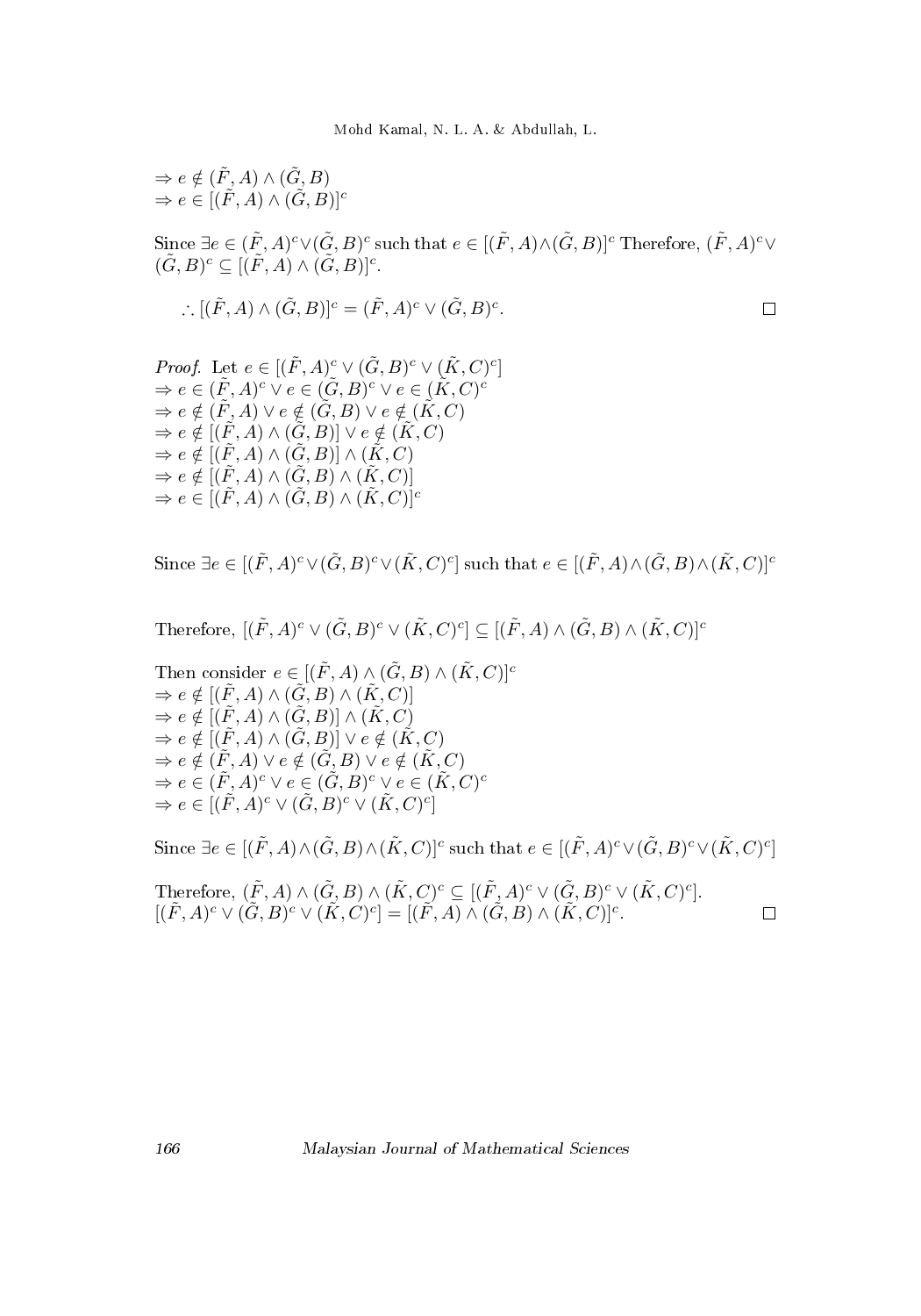# 4. An Application of Multi-Valued Neutrosophic Soft Set in a Decision Making Problem

The problem of finding the most suitable gadget is considered in which Mrs. N is going to select on the basis of his parameters out of a number of gadgets. She may construct a multi-valued neutrosophic soft set which represents the attribute of gadgets according to her interests. Assume that  $U = \{x_1, x_2, x_3\}$  be the universe contains three gadgets under consideration and A be the parameter where  $A = \{e_1 = branded, e_2 = specification, e_3 = cheap, e_4 = originality\}$ . Now, the method can be applied as follows:

- 1. Input the multi-valued neutrosophic soft set
- 2. By using avg-level decision rule for decision making, input a threshold multi-valued neutrosophic soft set  $((\tilde{F}, A) : \langle \mu, \omega, \varepsilon \rangle_{(\tilde{F}, A)}^{avg})$
- 3. Compute avg-level soft set  $((\tilde{F}, A) : \langle \mu, \omega, \varepsilon \rangle_{(\tilde{F}, A)}^{avg})$
- 4. Present the level soft set  $((\tilde{F}, A) : \langle \mu, \omega, \varepsilon \rangle_{(\tilde{F}, A)}^{avg})$  in tabular form
- 5. Compute th choice value  $c_i$  of  $u_i$  for any  $u_i \in U$
- 6. The optimal decision is to select  $u_3$  since  $c_3 = max_{u_i} \in U^{c_i}$

## 5. Conclusions

In this paper, we firstly propose the concept of multi-valued neutrosophic soft set and studied some of its properties. We redefine the notion of multivalued neutrosophic soft set operations. Finally, we present an application of multi-valued neutrosophic soft sets in decision making problem.

## Acknowledgement

We would like to acknowledge Universiti Malaysia Terengganu and Ministry of Higher Education Malaysia for the financial support received in the preparation of the paper.